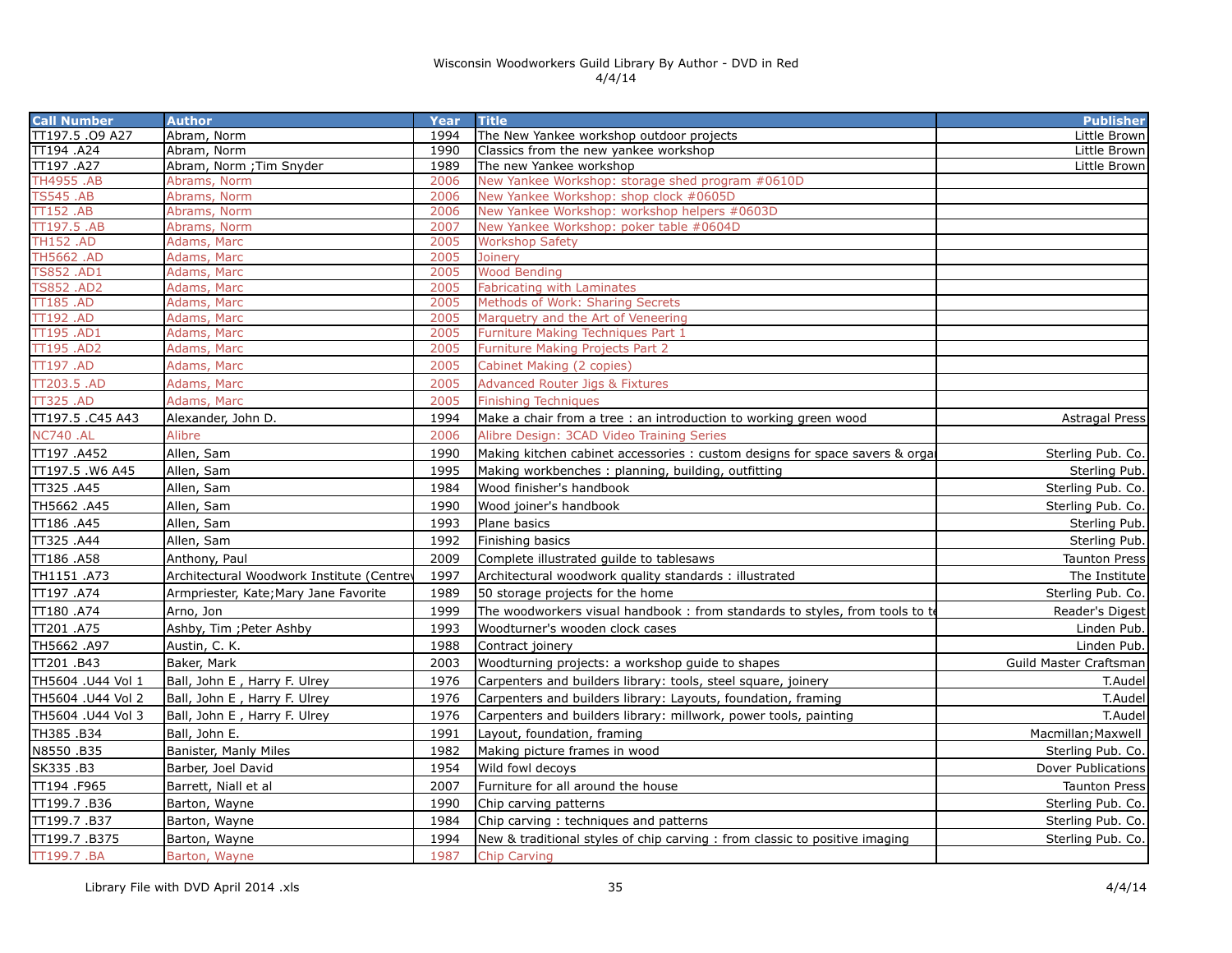| <b>Call Number</b> | <b>Author</b>                         | Year | <b>Title</b>                                                                     | <b>Publisher</b>          |
|--------------------|---------------------------------------|------|----------------------------------------------------------------------------------|---------------------------|
| TT203.5.BA         | Bartz, Jim                            | 2006 | Sign carving with your router: a step-by-sep guide to making custom wooden signs |                           |
| TS805 .S74 B38     | Bavaro, Joseph J. ; Thomas L. Mossman | 1982 | The furniture of Gustav Stickley: history, techniques, and projects              | Van Nostrand Reinhold     |
| TT197.B35          | Bavaro, Joseph J. ; Thomas L. Mossman | 1996 | The furniture of Gustav Stickley: history, techniques, projects                  | Linden Pub.               |
| NK2405749.1        | Beckerdite, Luke                      | 1997 | American furniture 1997                                                          | Chipstone Foundation      |
| NK2405749.1        | Beckerdite, Luke                      | 2000 | American furniture 2000                                                          | Chipstone Foundation      |
| NK2405749.1        | Beckerdite, Luke                      | 1999 | American furniture 1999                                                          | Chipstone Foundation      |
| TT199.7.B44        | Beiderman, Charles                    | 1988 | Beginner's handbook of woodcarving                                               | Dover Publications        |
| TT185.B43          | Bennett, Glenda                       | 2002 | Celtic woodcraft authentic projects                                              | Guild Master Craftsman    |
| TT200.B26          | Bennett, John                         | 1993 | Making little boxes from wood                                                    | Guild Master Craftsman    |
| TS870.B46          | Benson, Johnathan                     | 2008 | Woodworker's guide to veneering and inlay                                        | Fox Chapel Publishing     |
| TH4818.W6 B464     | Benson, Tedd                          | 1997 | The timber-frame home: design, construction, finishing                           | <b>Taunton Press</b>      |
| TT199.7.B48        | Berry, Bob                            | 1999 | Fish carving: an introduction                                                    | Stackpole Books           |
| TH6010.B47         | Berry, Nancy E.                       | 2006 | Architectural hardware: ideas, inspiration and practical advice                  | Quarry Books              |
| NK2435 .P42 C487   | Berwind Schiffer, Margaret            | 1978 | Furniture and its makers of Chester County, Pennsylvania                         | Schiffer Pub.             |
| TT180 .BE          | <b>Better Homes &amp; Gardens</b>     | 1994 | Wood: 10 best woodworking tips                                                   |                           |
| TT186.W63          | Better Homes and Gardens              | 2004 | Wood magazine scrollsaw patterns                                                 | Sterling                  |
| TT201 .T87         | Better Homes and Gardens              | 1993 | Wood turning techniques and projected you can make                               | Meredith Books            |
| TT203.5 .R684      | Better Homes and Gardens              | 1993 | Router techniques and projects you can make                                      | Meredith Books            |
| TT152.B54          | Bigelow, William, M.Bigelow           | 1992 | Home workshops                                                                   | Ortho Books               |
| N8550.B464         | Bingham, Pete                         | 1997 | The picture framing course                                                       | Stackpole Books           |
| TH2270.B57         | Birchard, John                        | 1998 | Make Your Own Handcrafted Doors and Windows                                      | Sterling                  |
| TT180.B57          | Bird, Lonnie                          | 2001 | The complete illustrated guide to shaping wood                                   | <b>Taunton Press</b>      |
| NK2435 .N8 B58     | Bivins, John                          | 1988 | The furniture of coastal North Carolina, 1700-1820                               | Mus Early South Dec Arts  |
| TT186.B53          | Blackburn, Graham                     | 1998 | Traditional woodworking handtools                                                | Lyons Press               |
| TT174.5.W6 B559    | Blandford, Percy W.                   | 1989 | 101 one-weekend toy projects                                                     | Tab Books                 |
| TT174.5.W6 B56     | Blandford, Percy W.                   | 1982 | The giant book of wooden toys                                                    | Tab Books                 |
| TT197 .B585        | Blandford, Percy W.                   | 1985 | 58 Home shelving and storage projects                                            | Tab Books                 |
| TT197.5 .B8 B527   | Blandford, Percy W.                   | 1983 | 53 Space-saving built-in furniture projects                                      | Tab Books                 |
| TT201.B57          | Blandford, Percy W.                   | 1990 | The woodturner's bible                                                           | Tab Books                 |
| TT203.5.B55        | Blandford, Percy W.                   | 1993 | 24 router projects                                                               | <b>TAB Books</b>          |
| TT174.5.W6 B5      | Blizzard, Richard E.                  | 1987 | Blizzard's Dazzling Wooden Toys                                                  | Sterling                  |
| TT174.5 .W6 B58    | Blizzard, Richard E.                  | 1982 | Making wooden toys                                                               | Sterling Pub. Co.         |
| TT174.5 .W6 B583   | Blizzard, Richard E.                  | 1983 | Blizzard's Wonderful wooden toys                                                 | Sterling Pub. Co.         |
| TT195.B64          | Boller, F. Richard                    | 1979 | Wood furniture projects                                                          | Bobbs-Merrill Educational |
| TT199.B66          | Bonner, Kevin Jan                     | 1994 | Furniture restoration and repair for beginners                                   | Guild Master Craftsman    |
| TT199 .B663        | Bonner, Kevin Jan                     | 1999 | Furniture restoration workshop                                                   | Guild Master Craftsman    |
| N8550.B69          | Boswell, Thom                         | 1993 | Making & decorating fantastic frames: more than 100 unusual techniques &         | Sterling Pub.             |
| QL676.5 .B66       | Boswell, Thom                         | 1993 | The bird feeder book: how to build unique bird feeders from the purely pract     | Sterling Pub. Co.         |
| TJ1280.B79         | Bradley, Ian                          | 1980 | Sharpening small tools                                                           | Sterling Pub. Co.         |
| TA419 .I49         | Bramwell, Martyn, editor              | 1984 | The International Book of Wood                                                   | Crescent Books            |
| NA2542.4 .B73      | Brand, Stewart                        | 1994 | How buildings learn: what happens after they're built                            | Viking                    |
| TT174.5 .W6 B74    | Bridgewater, Alan ; Gill Bridgewater  | 1994 | Woodturning traditional folk toys                                                | Sterling Pub.             |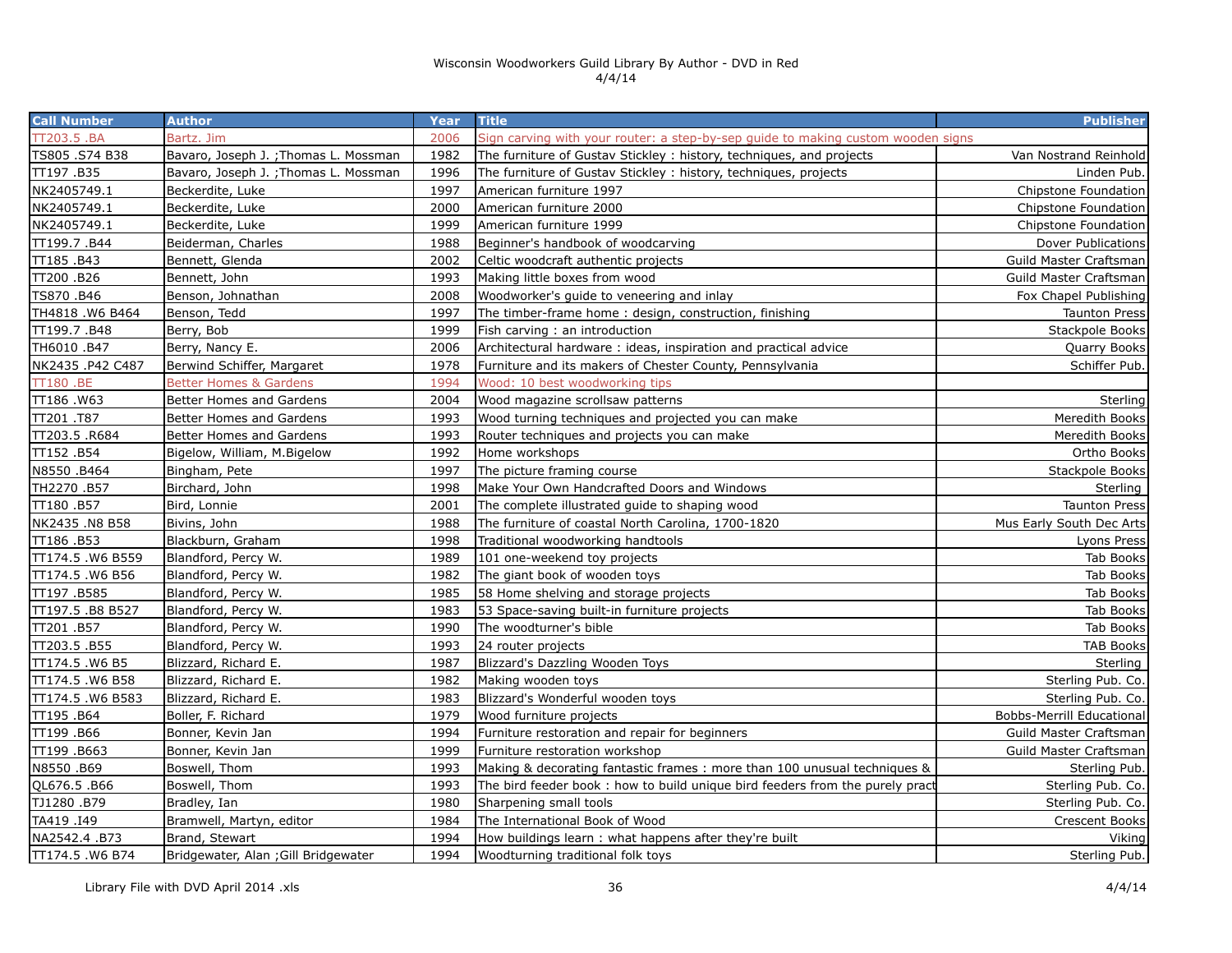| <b>Call Number</b> | <b>Author</b>                              | <b>Year</b> | <b>Title</b>                                                                     | <b>Publisher</b>          |
|--------------------|--------------------------------------------|-------------|----------------------------------------------------------------------------------|---------------------------|
| TT199.7.B73        | Bridgewater, Alan ; Gill Bridgewater       | 1991        | Carving totem poles & masks                                                      | Sterling                  |
| TT185.B738         | Bridgewater, Alan; Gill Bridgewater        | 1995        | Making wooden mechanical models                                                  | <b>Betterway Books</b>    |
| TH4961.B76         | Brimer, John Burton                        | 1989        | Homeowner's complete outdoor building book: wood & masonry constructior          | Sterling Pub. Co.         |
| TT203.B76          | Brown, Emmett ; Cyril Brown; R. Sorsky     | 1982        | Polychromatic assembly for woodturning                                           | Linden Pub. Co.           |
| NK2715 .B43        | Brown, John                                | 1990        | Welsch Stick Chairs                                                              | <b>Stobart Davies</b>     |
| TT185.B778         | Brown, Raymond D.                          | 1984        | 44 Terrific woodworking plans and projects                                       | Tab Books                 |
| TS837 .B697        | Brown, W. H.                               | 1995        | The conversion and seasoning of wood                                             | Linden Pub.               |
| <b>TT186.BR</b>    | Brzycki, Bob                               | 1988        | <b>Scroll Saw Tips &amp; Techniques</b>                                          |                           |
| TT197.5 .K57 B83   | Buchanan, George                           | 1995        | The kitchen: timeless traditional woodworking projects                           | Cassell                   |
| NA997 .M3 M287     | Buchanan, William                          | 1989        | Mackintosh's masterwork: Charles Rennie Mackintosh and the Glasgow Scho          | Chronicle Books           |
| TT199.7.B86        | Bull, Graham R.                            | 2001        | Woodcarver's problem solver                                                      | Sterling                  |
| TT197.B94          | Burch, Monte                               | 1987        | The home cabinetmaker: woodworking techniques, furniture building, and in        | Sterling Pub. Co.         |
| TT197.B943         | Burch, Monte                               | 1993        | How to build 50 classic furniture reproductions                                  | Sterling                  |
| TH4955.B87         | Burch, Monte                               | 1983        | Building small barns, sheds & shelters                                           | Garden Way Pub.           |
| TT174.5 .W6 B87    | Burch, Monte ; U-Bild.                     | 1983        | Children's toys and furniture                                                    | Creative Homeowner Press  |
| NK9704 .B86        | Burk, Bruce                                | 1982        | Game bird carving                                                                | <b>Winchester Press</b>   |
| GT3911 .77 K36     | Burns O'Connor, Letitia editor             | 1983        | Kanban Shop Signs of Japan                                                       | Nissha, Kyoto             |
| NK2438 .C5 B8      | Burton, E. Milby                           | 1997        | Charleston furniture, 1700-1825                                                  | Univ South Carolina Press |
| TT199.7.BU         | <b>Bush/Headley</b>                        | 1986        | Carving Techniques & Projects                                                    |                           |
| NK2405.B87         | Butler, Joseph T.; Kathleen Eagen Johnson  | 1986        | Field guide to American antique furniture                                        | H. Holt                   |
| TT197.C24          | Calhoun, Ken                               | 1984        | Cabinetmaking                                                                    | Prentice-Hall             |
| NA2850 .E44        | Calloway, Stephen ; Elizabeth C. Cromley   | 1991        | The Elements of style: a practical encyclopedia of interior architectural detail | Simon and Schuster        |
| TT180.C36          | Capotosto, Rosario                         | 1975        | Complete book of woodworking                                                     | Outdoor Life              |
| TT180 .C364        | Capotosto, Rosario                         | 1987        | 200 Original shop aids and jigs for woodworkers                                  | Popular Science           |
| TT197.C293         | Cary, Jere                                 | 1983        | Building your own kitchen cabinets: layout, materials, construction, installati  | <b>Taunton Press</b>      |
| TT203.5.C47        | Chaffin, Casey; Nick Engler                | 1988        | Projects for the router                                                          | Sterling Pub. Co.         |
| TT199.8.C48        | Chapman, Al                                | 1995        | Learning the art of pyrography : burning images on wood, paper, and leather      | Schiffer Pub.             |
| TT202 .C48         | Child, Peter ; Roy Child                   | 1997        | The craftsman woodturner                                                         | Guild Master Craftsman    |
| TS850.C382         | Chinn, Gary ; John A. Sainsbury; Garrett W | 1979        | The Garrett Wade book of woodworking tools                                       | Crowell                   |
| NK2542 .C5 A3      | Chippendale, Thomas                        | 1966        | The Gentleman & Cabinet Maker's Director                                         | Dover Books               |
| <b>TT197 .CL</b>   | Cliffe, Roger                              | 1988        | <b>Basic Drawer Construction</b>                                                 |                           |
| TT197 .CL2         | Cliffe, Roger                              | 1988        | Advanced door construction                                                       |                           |
| TT197 .CL3         | Cliffe, Roger                              | 1988        | <b>Basic drawer construction</b>                                                 |                           |
| TT197 .CL4         | Cliffe, Roger                              | 1988        | <b>Building the cabinet</b>                                                      |                           |
| TT197. CL1         | Cliffe, Roger                              | 1988        | <b>Basic door construction</b>                                                   |                           |
| TT203.5 .CL1       | Cliffe, Roger                              | 1993        | Router drawer basics                                                             |                           |
| TT203.5.CL2        | Cliffe, Roger                              | 1988        | Crown & arch doors, router made panels                                           |                           |
| TT203.5 .CL3       | Cliffe, Roger                              | 1988        | Cope & stick router, raised panel doors                                          |                           |
| <b>TT325.CL1</b>   | Cliffe, Roger                              | 1988        | Sanding and staining the cabinet                                                 |                           |
| <b>TT325.CL2</b>   | Cliffe, Roger                              | 1988        | Finishing and polishing the cabinet                                              |                           |
| TT180.C57          | Cliffe, Roger W.                           | 1990        | Woodworker's handbook                                                            | Sterling                  |
| TT186 .C554        | Cliffe, Roger W.                           | 1997        | Table saw techniques                                                             | Sterling Pub.             |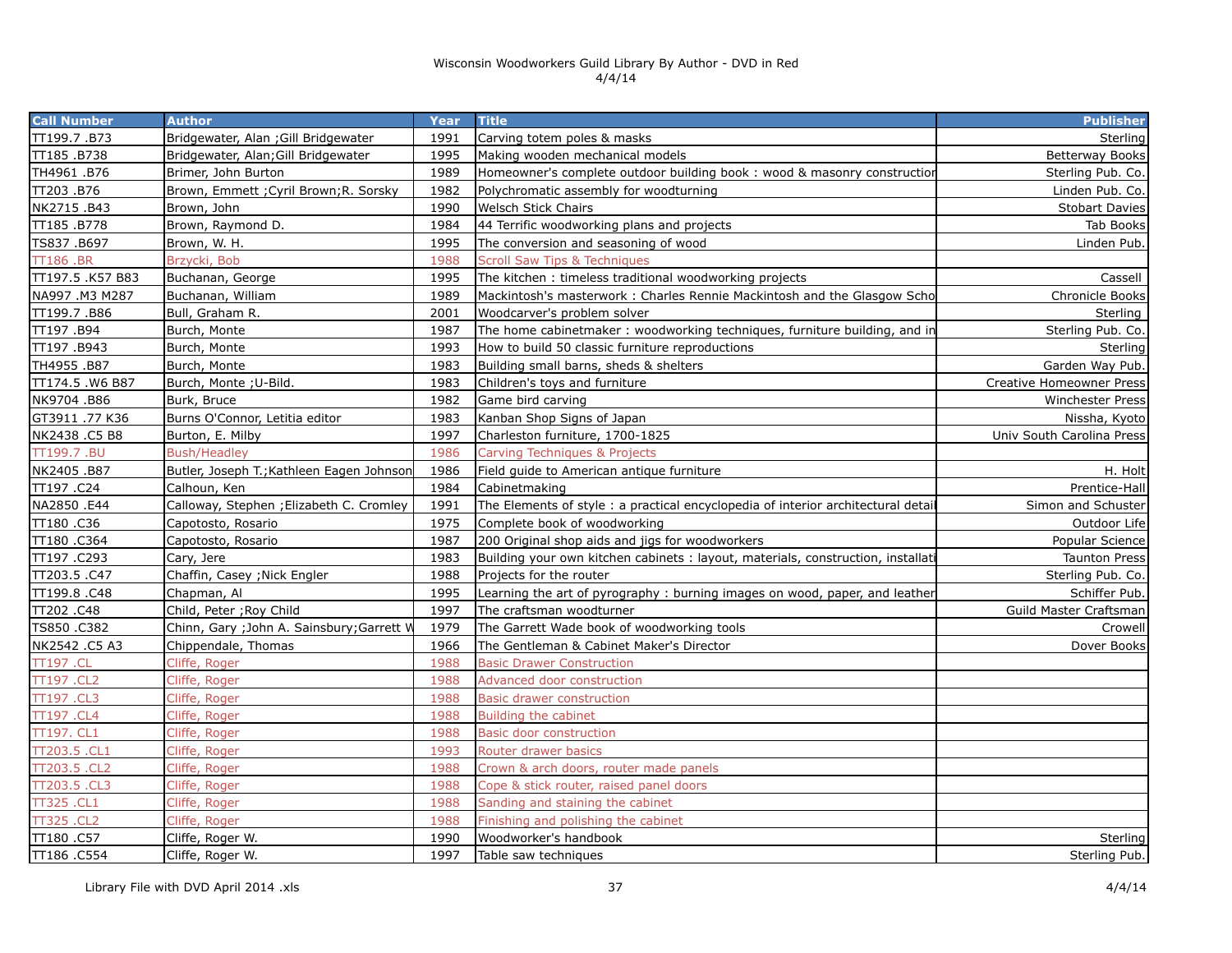| <b>Call Number</b> | <b>Author</b>                               | Year | <b>Title</b>                                                                  | <b>Publisher</b>                  |
|--------------------|---------------------------------------------|------|-------------------------------------------------------------------------------|-----------------------------------|
| TT201 .CO          | Conover, Ernie                              |      | <b>Turning Furniture Spindles</b>                                             |                                   |
| TT201.CO2          | Conover, Ernie                              | 1996 | <b>Turning for Furniture</b>                                                  |                                   |
| TT197.5.T3 C66     | Conover, Ernie                              | 1996 | Tables you can customize                                                      | Betterway Books                   |
| TT201 .C66         | Conover, Ernie                              | 1993 | The lathe book: a complete quide to the wood craftsman                        | <b>Taunton Press</b>              |
| TT202.C66          | Conover, Ernie                              | 1996 | Turning for furniture : creating furniture parts on your lathe                | <b>Taunton Press</b>              |
| TT203.5 .C66       | Conover, Ernie                              | 1994 | The router table book                                                         | <b>Taunton Press</b>              |
| SD434.C65          | Constantine, Albert J., Jr                  | 2005 | Know Your Woods: A complete guide to trees, woods and veneers                 | Lyons Press                       |
| NK2260.S53         | Cook Salomonsky, Verna                      | 1953 | Masterpieces of furniture, in photos. and measured drawings                   | <b>Dover Publications</b>         |
| TT186.CO           | Cook, Nick                                  | 2004 | The Shop Class Series: Lathe set-up and operation                             |                                   |
| NK2408.C6          | Cooke, Jr., Edward S.                       | 1989 | New American Furniture: The second generation of studio furnituremakers       | Museum Fine Arts Boston           |
| TT195.CO           | <b>Country Workshop</b>                     |      | <b>Swiss Cooperage</b>                                                        |                                   |
| TT195.D43          | Cowles Creative Publishing.; Black & Deck   | 1997 | Decorative accessories                                                        | <b>Cowles Creative Publishing</b> |
| TT185.C77          | Crabb, Tom                                  | 1988 | Band saw projects                                                             | Sterling Pub. Co.                 |
| TT200 .C73         | Crabb, Tom                                  | 1985 | Making wood boxes with a band saw                                             | Sterling Pub. Co.                 |
| TT201 .C74         | Cripps, Mike ; Jeffrey B. Snyder            | 1996 | Turning pens and desk accessories                                             | Schiffer Pub.                     |
| TT199.7.C76        | Crowell, Ivan H                             | 1977 | Chip carving patterns and designs                                             | Dover Publicatons                 |
| TT199.4 .C78       | Crump, Derrick                              | 1992 | The complete guide to wood finishes                                           | Simon & Schuster                  |
| <b>TT185.CU</b>    | Cummins, Jim                                | 1986 | <b>Small Shop Tips &amp; Techniques</b>                                       |                                   |
| TT195.CU           | Cummins, Jim                                | 1990 | Small shop projects: boxes                                                    |                                   |
| TT195.M367         | Currie, Paul, Editor                        | 1996 | Basic wood projects with portable power tools: maximizing minimal space       | <b>Cowles Creative Publishing</b> |
| TS545.D34          | Daniele, Joseph William                     | 1984 | How to build 35 great clocks                                                  | Stackpole Books                   |
| TT202.D38          | Darlow, Mike                                | 2004 | Turned chessman: for collectors, players & woodworkers                        | Fox Chapel                        |
| NK2439 .L2 A4      | Davidoff, Donald A. ; Robert L. Zarrow; L.  | 1992 | Early L. & J.G. Stickley furniture: from Onondaga Shops to Handcraft          | Dover Publications                |
| TT186.D36          | Day, David ; Albert Jackson                 | 1997 | Woodworker's tool guide: getting the most from your hand tools, power tool    | Sterling Pub. Co.                 |
| TH4970.D388        | Day, Richard                                | 1992 | Building decks, patios and fences                                             | Meredith Press                    |
| TT197.5.B8 B85     | DeCosse, Cy Incorporated                    | 1993 | Built-in projects for the home                                                | Cy DeCosse Inc                    |
| TJ1260 .D437       | DeCristoforo, R. J.                         | 1991 | The drill press book: including 80 jigs & accessories you can make            | Tab Books                         |
| TT153.5 .D4        | DeCristoforo, R. J.                         | 1972 | De Cristoforo's complete book of power tools, both stationary and portable    | Popular Science Books             |
| TT186.D433         | DeCristoforo, R. J.                         | 1984 | Power tool woodworking for everyone                                           | Reston Pub. Co.                   |
| TT203.5 .D43       | DeCristoforo, R. J.                         | 1994 | The portable router book                                                      | <b>TAB Books</b>                  |
| <b>TT195.DE</b>    | DeHut, Chris                                | 2001 | Woodworking at home: Mission Bed #113                                         |                                   |
| TT174.5 .W6 D483   | Dew, Anthony                                | 1993 | The rocking-horse maker: nine easy-to-follow projects                         | David & Charles                   |
| TH533 .D48 Vol 1   | Dezettel, Louis M.                          | 1972 | Masons and builders library: bricklaying, plastering, rock masonry, clay tile | Audel                             |
| TH533 .D48 Vol 2   | Dezettel, Louis M.                          | 1972 | Masons and builders library: concrete, block, tile, terrazzo                  | Audel                             |
| TT201.D94          | Ditmer, Judith Anne                         | 1994 | Basic bowl turning with Judy Ditmer                                           | Schiffer Publishing               |
| TT203.D57          | Ditmer, Judy ; Douglas Congdon-Martin       | 1994 | Turning wooden jewelry                                                        | Schiffer Pub.                     |
| TT197.5 .C45 D6    | Dodds, Margaret K.                          | 1984 | Easy-to-build wooden chairs for children: measured drawings and illustrated   | Dover Publications                |
| TT175.3.D62        | Dodge, Venus ; Martin Dodge                 | 1990 | The dolls' house do-it-yourself book                                          | David & Charles                   |
| TS887.S89          | Dover Publications Inc.; Gustav Stickley; L | 1979 | Stickley craftsman furniture catalogs: unabridged reprints of two mission fur | Dover Publications                |
| TT199.4 .DR        | Dresdner, Michael                           | 1992 | The Woodfinishing Video                                                       |                                   |
| TT325.D73          | Dresdner, Michael M.                        | 1999 | The new wood finishing book                                                   | <b>Taunton Press</b>              |
| KF390, A69 D8      | DuBoff, Leonard D.                          | 1993 | The law (in plain English) for craftspeople                                   | Interweave Press Copeland         |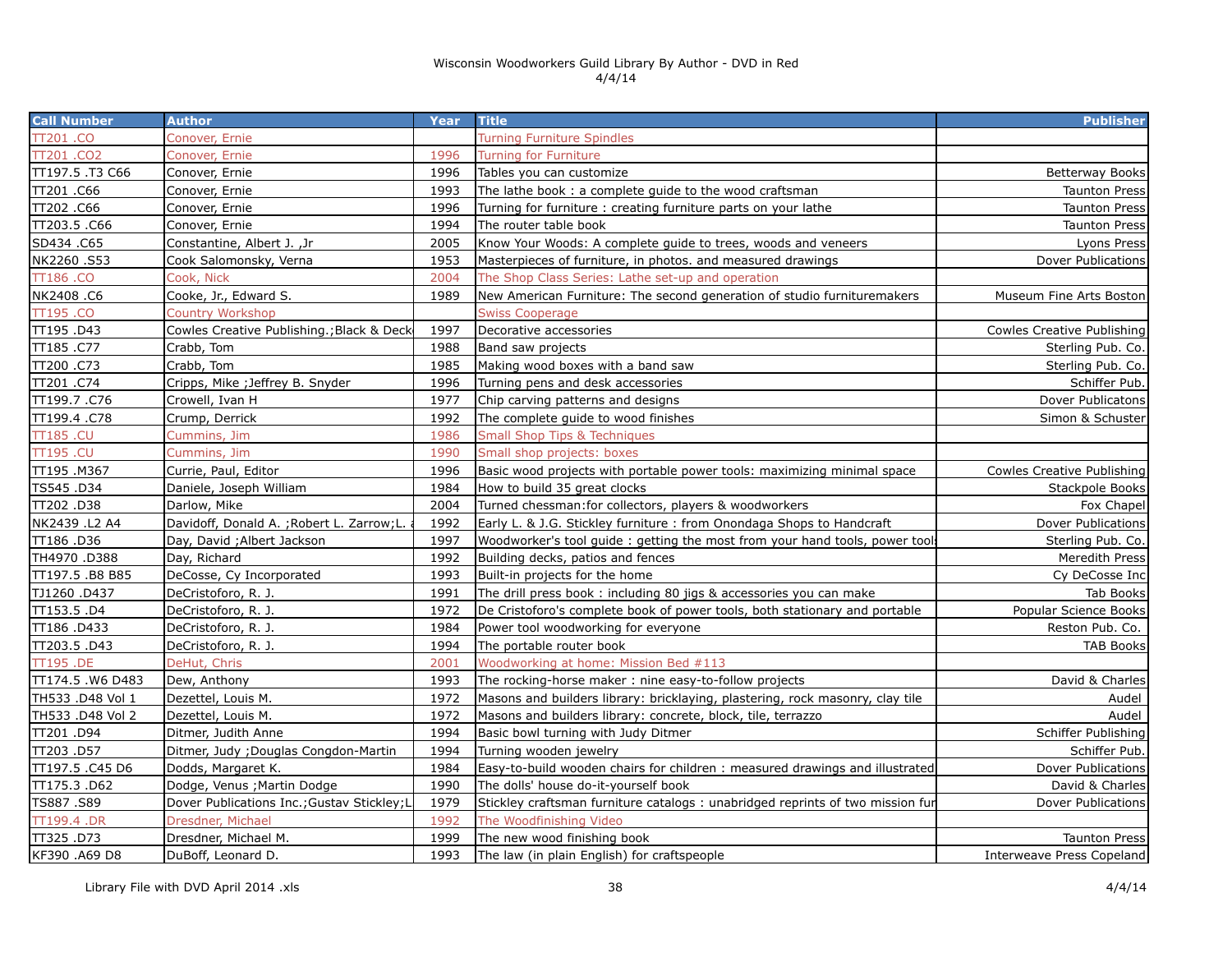| <b>Call Number</b> | <b>Author</b>                | <b>Year</b> | <b>Title</b>                                                                  | <b>Publisher</b>          |
|--------------------|------------------------------|-------------|-------------------------------------------------------------------------------|---------------------------|
| TT186.DU1          | Duginske, Mark               | 1984        | <b>Bandsaw Tune-Up Tips</b>                                                   |                           |
| TT186.DU2          | Duginske, Mark               |             | <b>Mastering Woodworking Machines</b>                                         |                           |
| TT186 .D43         | Duginske, Mark               | 1984        | The INCA woodworking machinery handbook                                       | INCA, Ltd.                |
| TT186.D85          | Duginske, Mark               | 1992        | Mastering woodworking machines                                                | <b>Taunton Press</b>      |
| TT186.D853         | Duginske, Mark; Chris Morris | 1994        | Shaker band saw projects                                                      | Sterling                  |
| TT186 .D8          | Duginske, Mark; Karl Eichorn | 1986        | Precision Machinery Techniques: A Woodworker's Handbook With Useful Tips      | Sterling                  |
| TT180.D78          | Dunbar, Michael              | 1993        | The American country woodworker: 50 country accents you can build in a we     | Rodale Press              |
| TT186.D863         | Dunbar, Michael              | 1989        | Restoring, tuning & using classic woodworking tools                           | Sterling                  |
| TT194 .D86         | Dunbar, Michael              | 1986        | Federal furniture                                                             | <b>Taunton Press</b>      |
| TT197.5 .C45 D86   | Dunbar, Michael              | 1984        | Make a windsor chair with Michael Dunbar                                      | <b>Taunton Press</b>      |
| TT203 .D86         | Dunbar, Michael              | 1990        | Woodturning for cabinetmakers                                                 | Sterling                  |
| NK9610 .A145       | Duncan Aimone, Katherine     | 2004        | 500 Wood Bowls                                                                | Lark Books                |
| NK2669 .E34        | Ecke, Gustav                 | 1986        | Chinese domestic furniture in photographs and measured drawings               | <b>Dover Publications</b> |
| HD9773 .A2 E34     | Edic, Martin                 | 1995        | The woodworker's marketing guide                                              | <b>Taunton Press</b>      |
| SD536 .E3          | Edlin, Herbert L.            | 1969        | What wood is that? A manual of wood identification                            | Thames & Hudson           |
| TH5662.E49         | Ellis, George                | 1987        | Modern practical joinery: a treatise on the practice of joiner's work by hand | Linden Pub. Co.           |
| TT202 .EL1         | Ellsworth, David             | 1994        | Tips for Turners 1: sharpening gouges, faceplates, chucks                     |                           |
| TT202.EL2          | Ellsworth, David             | 1994        | Tips for Turners 2: lathe, vacuum chucks, dust, heating                       |                           |
| TT202 .EL3         | Ellsworth, David             | 1994        | Tips for Turners 3: materials, orientation, hollowing, finishing              |                           |
| <b>TT202 .ELT</b>  | Ellsworth, David             | 1994        | Tools for Hollow Turning: history, bent tool design, form                     |                           |
| TT174.5 .W6 B85    | ENDesigns, Inc.              | 1991        | Build 4 ulitimate wooden wagons                                               | ENDesigns, Inc.           |
| TH4961 .E54        | Engler, Nick                 | 1990        | Outdoor structures                                                            | Rodale Press              |
| TH5640 .E53        | Engler, Nick                 | 1994        | Finish carpentry: techniques for better woodworking                           | <b>Rodale Press</b>       |
| TJ1260.E53         | Engler, Nick                 | 1995        | Using the drill press: techniques for better woodworking                      | Rodale Press              |
| TT152.E54          | Engler, Nick                 | 1990        | Workshop tables, cabinets and jigs                                            | Rodale Press              |
| TT180 .E619        | Engler, Nick                 | 1996        | Complete index & shop manual: techniques for better woodworking               | Rodale Press              |
| TT180 .E62         | Engler, Nick                 | 1989        | Country accents                                                               | Rodale Press              |
| TT180.E65          | Engler, Nick                 | 1991        | Weekend projects                                                              | Rodale Press              |
| TT180 .E66         | Engler, Nick                 | 1995        | Wood and woodworking materials: techniques for better woodworking             | <b>Rodale Press</b>       |
| TT185.E53          | Engler, Nick                 | 1993        | Gluing and clamping: techniques for better woodworking                        | Rodale Press              |
| TT185.E54          | Engler, Nick                 | 1992        | Joining wood: techniques for better woodworking                               | <b>Rodale Press</b>       |
| TT185.P64          | Engler, Nick                 | 1989        | Woodworking Projects Yearbook 1989                                            | Popular Science           |
| TT186 .E5          | Engler, Nick                 | 1999        | Making jigs and fixtures: techniques for better woodworking                   | Reader's Digest Ass.      |
| TT186 .E52         | Engler, Nick                 | 1994        | Sanding and planing: techniques for better woodworking                        | Rodale Press              |
| TT186 .E524        | Engler, Nick                 | 1994        | Sharpening: techniques for better woodworking                                 | Rodale Press              |
| TT186 .E526        | Engler, Nick                 | 1995        | Using hand tools: techniques for better woodworking                           | Rodale Press              |
| TT186.E527         | Engler, Nick                 | 1994        | Using the scroll saw: techniques for better woodworking                       | Rodale Press              |
| TT186 .E53         | Engler, Nick                 | 1999        | Workbenches and shop furninture: techniques for better woodworking 2nd Ed     | Reader's Digest Assn.     |
| TT186 .E543        | Engler, Nick                 | 1992        | Using the band saw                                                            | <b>Rodale Press</b>       |
| TT186 .E544        | Engler, Nick                 | 1992        | Using the table saw: techniques for better woodworking                        | Rodale Press              |
| TT197 .E529        | Engler, Nick                 | 1990        | Country furniture: cupboards, cabinets, and shelves                           | <b>Rodale Press</b>       |
| TT197.E53          | Engler, Nick                 | 1989        | Display cases, frames, and shelves                                            | Rodale Press              |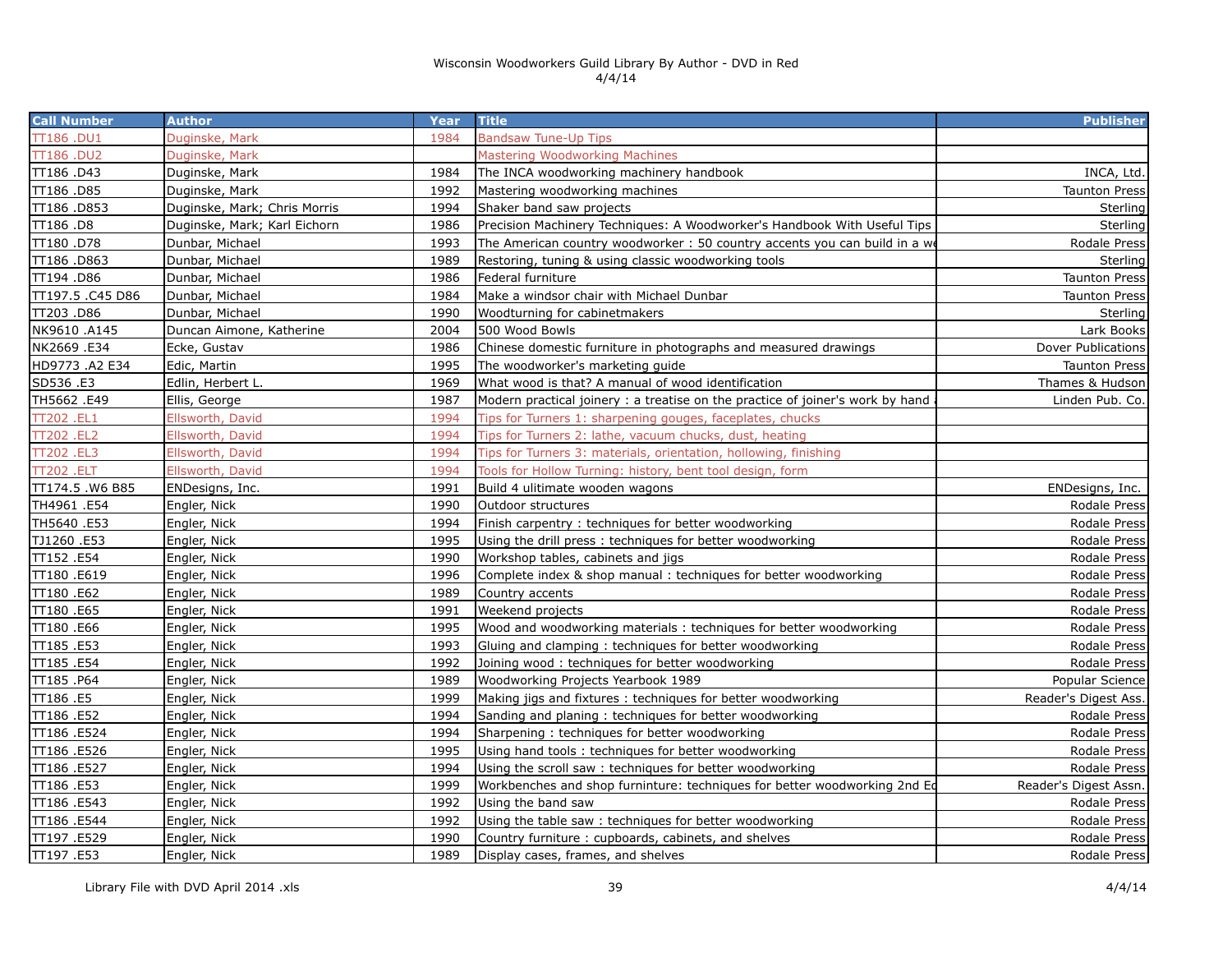| <b>Call Number</b> | <b>Author</b>                              | Year | <b>Title</b>                                                                   | <b>Publisher</b>               |
|--------------------|--------------------------------------------|------|--------------------------------------------------------------------------------|--------------------------------|
| TT197.E54          | Engler, Nick                               | 1988 | Shelving and storage                                                           | Rodale Press                   |
| TT197.5 .B6 E54    | Engler, Nick                               | 1993 | Making desks and bookcases: techniques for better woodworking                  | Rodale Press                   |
| TT197.5 .D4 E54    | Engler, Nick                               | 1990 | Desks and bookcases                                                            | Rodale Press                   |
| TT197.5 .09 E64    | Engler, Nick                               | 1988 | Outdoor furniture                                                              | Rodale Press                   |
| TT197.5.T3 E538    | Engler, Nick                               | 1995 | Making tables and chairs: techniques for better woodworking                    | Rodale Press                   |
| TT203.5.E53        | Engler, Nick                               | 1993 | Advanced routing: techniques for better woodworking                            | Rodale Press                   |
| TT203.5.E54        | Engler, Nick                               | 1992 | Routing and shaping: techniques for better woodworking                         | Rodale Press                   |
| TT325.E53          | Engler, Nick                               | 1992 | Finishing: techniques for better woodworking                                   | Rodale Press                   |
| TT194 .E54         | Engler, Nick ; Mary Jane Favorite; Worksho | 1990 | American country furniture: projects from the Workshops of David T. Smith      | Rodale Press                   |
| TT186 .E54         | English, John                              | 2008 | Woodworker's guide to sharpening                                               | Fox Chapel Pub.                |
| TT199.7.E53        | Enlow, Harold L.                           | 1978 | How to carve faces in driftwood                                                | ABC Pub. Services              |
| TS405.E77          | Ettinger, Steve                            | 1993 | The complete illustrated guide to everything sold in hardware stores           | MacMillan                      |
| TT186.E93          | Everett, John                              | 2000 | Practical scrollsaw patterns                                                   | Guild Master Craftsman         |
| TT186 .E94         | Everett, John                              | 1999 | The Scrollsaw Twenty Projects                                                  | Guild Master Craftsman         |
| <b>TT180.FW</b>    | <b>F&amp;W Publications</b>                | 2007 | <b>Woodworkng Magazine Issues 1-7</b>                                          |                                |
| TT180.A155         | FC & A                                     | 1993 | 347 woodworking patterns: a bound set of popular woodworking patterns          | FC & A                         |
| TS843.F4           | Feirer, John                               | 1982 | Advanced woodwork and furniture making                                         | Bennett Pub.                   |
| TT197.F4           | Feirer, John L.                            | 1988 | Cabinetmaking and millwork 5th Ed                                              | Glencoe                        |
| TT195.F53          | Fidgen, Tom                                | 2009 | Made by hand : furniture projects from the Unplugged Workshop With DVD         | Popular Woodworking            |
| NK9701 .D48 D484   | Fike, Bonita                               | 2000 | The Fine Art of Wood: The Bohlen collection                                    | <b>Abbeville Press</b>         |
| NK9612 .F488       | Fine Woodworking                           | 1983 | Fine woodworking design book 3: 558 photos best work in wood by 540 craft      | <b>Taunton Press</b>           |
| NK9612.F5          | Fine Woodworking                           | 1979 | Fine woodworking design book 2: 1,150 photos best work in wood by 1,000        | <b>Taunton Press</b>           |
| TH5663.F56         | Fine Woodworking                           | 1985 | Fine woodworking on joinery                                                    | Taunton                        |
| TT180 .F5564       | Fine Woodworking                           | 1987 | Fine woodworking on woodshop specialties : 27 articles                         | <b>Taunton Press</b>           |
| TT180 .F56 Vol 1   | Fine Woodworking                           | 1978 | Fine woodworking techniques                                                    | <b>Taunton Press</b>           |
| TT180 .F56 Vol 3   | Fine Woodworking                           | 1981 | Fine woodworking techniques                                                    | <b>Taunton Press</b>           |
| TT180 .F56 Vol 4   | Fine Woodworking                           | 1982 | Fine woodworking techniques                                                    | <b>Taunton Press</b>           |
| TT180 .F56 Vol 5   | Fine Woodworking                           | 1983 | Fine woodworking techniques                                                    | <b>Taunton Press</b>           |
| TT180 .F56 Vol 6   | Fine Woodworking                           | 1984 | Fine woodworking techniques                                                    | <b>Taunton Press</b>           |
| TT186 .F55         | Fine Woodworking                           | 1986 | Fine woodworking on making and modifying machines : 29 articles                | <b>Taunton Press</b>           |
| TT196.P76          | Fine Woodworking                           | 2009 | Practical furniture design : from drawing board to smart construction          | <b>Taunton Press</b>           |
| TT199.4 .F57       | Fine Woodworking                           | 1986 | Fine woodworking on finishing and refinishing                                  | <b>Taunton Press</b>           |
| TT199.7.F56        | Fine Woodworking                           | 1986 | Fine woodworking on carving: 40 articles                                       | <b>Taunton Press</b>           |
| TT200 .F48         | Fine Woodworking                           | 1977 | Fine woodworking: biennial design book                                         | <b>Taunton Press</b>           |
| TT325.F5294        | Fine Woodworking                           | 2000 | Finishes & finishing techniques: professional secrets for simple and beautiful | <b>Taunton Press</b>           |
| NK2405.F58         | Fitzgerald, Oscar P.                       | 1995 | Four centuries of American furniture                                           | Wallace-Homestead Book         |
| NK2442 .Q5F5       | Fleming, John A.; Canadian Museum of C     | 1994 | The painted furniture of French Canada, 1700-1840                              | Camden House                   |
| TT199 .FL          | Flexner, Bob                               | 1987 | <b>Repairing Furniture</b>                                                     |                                |
| <b>TT325.FL</b>    | Flexner, Bob                               | 1988 | Refiniishing Furniture                                                         |                                |
| TT325 .F53         | Flexner, Bob                               | 1999 | Understanding wood finishing: how to select and apply the right finish         | Reader's Digest                |
| TA419.G83          | Flynn, James H. ;Charles D. Holder         | 2001 | A quide to useful woods of the world 2001                                      | <b>Forest Products Society</b> |
| TA419.G83          | Flynn, James H. ; Max Kline; Jon Arno      | 1994 | A quide to useful woods of the world 1994                                      | King Philip Pub. Co.           |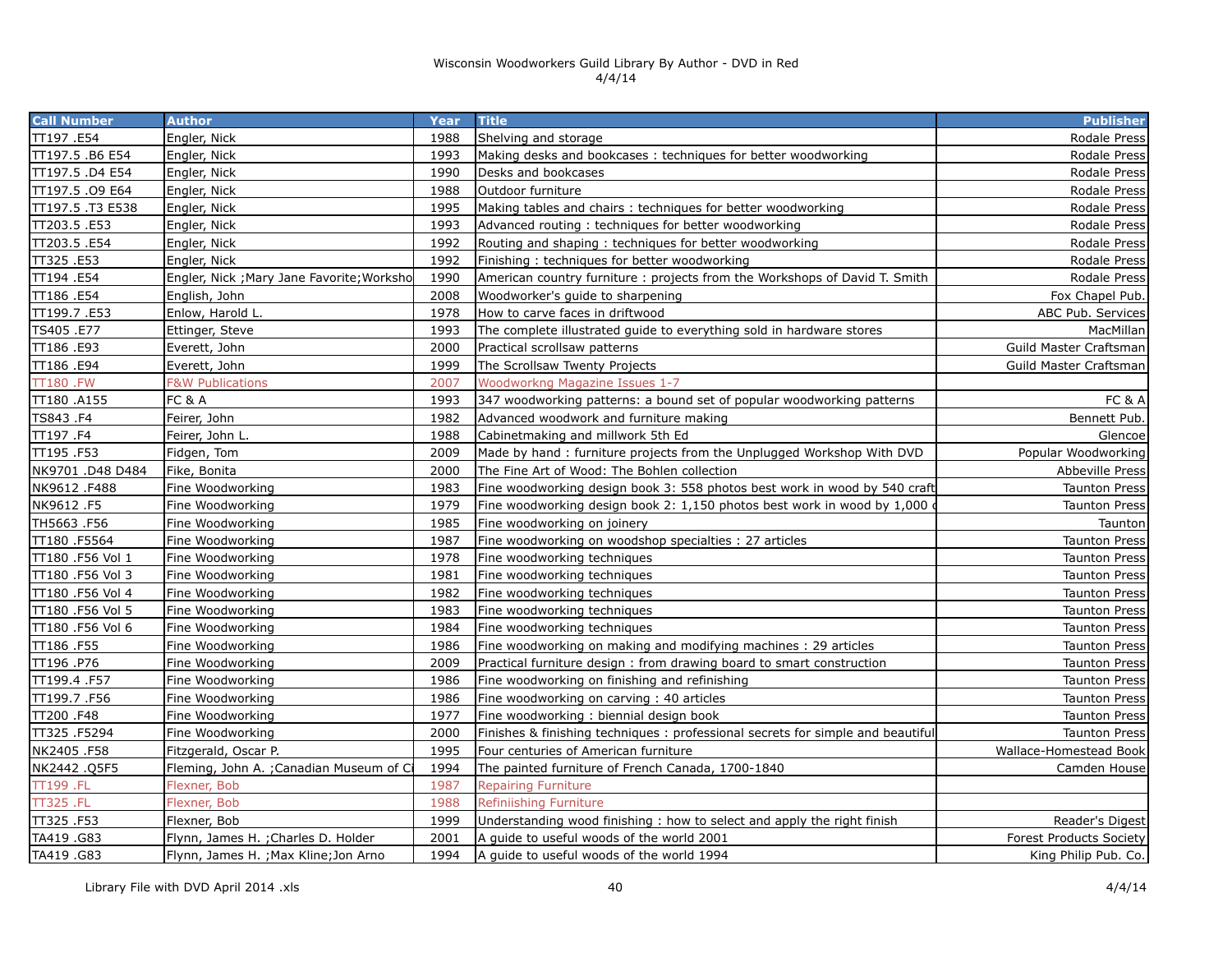| <b>Call Number</b> | <b>Author</b>                            | Year | <b>Title</b>                                                               | <b>Publisher</b>          |
|--------------------|------------------------------------------|------|----------------------------------------------------------------------------|---------------------------|
| TT197.5.T3 F67     | Foster, Hugh                             | 1994 | Making wood tables: practical projects for every room                      | Sterling                  |
| TT186.F67          | Foster, Hugh                             | 1995 | Biscuit joiner handbook                                                    | Sterling                  |
| TT203.5 .F43       | Fox, Ron                                 | 2000 | Mastering the router : a complete course                                   | Guild Master Craftsman    |
| TT325.F655         | Frank, George                            | 1988 | Wood finishing with George Frank                                           | Sterling Pub. Co.         |
| NK2205 .F69        | Frankel, Candie                          | 1996 | Encyclopedia of country furniture                                          | Friedman/Fairfax Pub      |
| TT180 .F77 Vol 1   | Frid, Tage                               | 1979 | Tage Frid Teaches Woodworking: Joinery: Tools & Techniques                 | Taunton                   |
| TT180 .F77 Vol 2   | Frid, Tage                               | 1979 | Tage Frid Teaches Woodworking: Shaping, Veneering, Finishing               | Taunton                   |
| TT180 .F77 Vol 3   | Frid, Tage                               | 1979 | Tage Frid Teaches Woodworking: Furniture making                            | Taunton                   |
| <b>TT200 .FR</b>   | Frid, Tage                               | 1992 | Veneering Solid Wood - Fine Woodworking                                    |                           |
| TT174.5 .W6 F675   | Frost, Rodney                            | 2002 | Whacky toys, whirligigs & whatchamacallits                                 | Sterling                  |
| TT185.F743         | Frost, Rodney                            | 2000 | The nature of woodworking: the quiet pleasures of crafting by hand         | Sterling                  |
| VM351.G35          | Gardner, John                            | 1996 | Building Classic Small Craft: Complete plans and instructions for 47 boats | McGraw Hill               |
| TT186 .G39         | Gaynor, James M. ; Nancy L. Hagedorn     | 1993 | Tools: working wood in eighteenth-century America                          | Colonial Williamsburg Fnd |
| TT203.5 .G44       | Geller, Doug                             | 1987 | The Popular science router book                                            | Popular Science Books     |
| TH2288.G48         | Getts, David                             | 2002 | <b>Making Mantels</b>                                                      | Linden Publishing         |
| VM353.G54          | Gilpatrick, Gil                          | 1993 | Building a strip canoe                                                     | Delorme Pub. Co.          |
| TX773.G485         | Gilsdorf, Bob                            | 2009 | Zany wooden toys that whiz, spin, pop and fly                              | Fox Chapel                |
| TT195.G675         | Gottshall, Franklin H.                   | 1996 | Making furniture masterpieces: 30 projects with measured drawings          | <b>Dover Publications</b> |
| NK2406.E9          | Goyne Evans, Nancy ; Henry Francis du Pd | 1997 | American Windsor furniture: specialized forms                              | <b>Hudson Hills Press</b> |
| NK2715 .E92        | Goyne Evans, Nancy ; Henry Francis du Pd | 1996 | American Windsor chairs                                                    | <b>Hudson Hills Press</b> |
| TT185.G76613       | Graubner, Wolfram                        | 1992 | Encyclopedia of wood joints                                                | <b>Taunton Press</b>      |
| NK2439.G43         | Gray, Stephen                            | 1983 | The Mission Furniture of L. and J. G. Stickley                             | Turn of Century Edition   |
| TT199.7.G7623      | Green, Larry; Altman, Mike               | 1996 | First projects for woodcarvers                                             | Schiffer Publishing       |
| TT199.7.G72        | Green. H. D.                             | 1977 | Carving realistic birds: a step-by-step manual with full-size patterns     | Dover Publicatons         |
| NK9704 .G73        | Green. H. D.                             | 1982 | Carving authentic birds: patterns and instructions                         | Dover Publicatons         |
| NK2406.G74         | Greene, Jeffrey P.                       | 1996 | American furniture of the 18th century                                     | <b>Taunton Press</b>      |
| TT199.8.G67        | Gregory, Norma                           | 2003 | Designs for pyrography and other crafts                                    | Guild Master Craftsman    |
| TT197.5.T3 G85     | Guidice, Anthony                         | 2000 | Tables: outstanding projects from America's best craftsmam                 | <b>Taunton Press</b>      |
| TT201.U83          | Guild Master Craftsman                   | 1995 | Useful woodturning projects: the best from Woodturning magazine            | Guild Master Craftsman    |
| TT175.5 .GU        | Gundersen, Paul                          | 1986 | <b>Miniatures</b>                                                          |                           |
| TT200 .A18         | Gunter, Veronika Alice                   | 2004 | 400 Wood Boxes                                                             | Lark Books                |
| TT196 .HA1         | Hack, Garrett                            | 2012 | WWG Design techniques and drawer making                                    |                           |
| <b>TT197 .HA2</b>  | Hack, Garrett                            | 2010 | WWG Drawer making and design techniques                                    |                           |
| <b>TT203.5 .HA</b> | Hack, Garrett                            |      | Beading with Scratch Stock Moulding Plane and Router - Fine Woodworking    |                           |
| TJ1195 .H12        | Hack, Garrett                            | 1999 | Classic hand tools                                                         | <b>Taunton Press</b>      |
| TT186 .H33         | Hack, Garrett                            | 1997 | The handplane book                                                         | Taunton Press             |
| NK9798 .H36 A4     | Haid, Alan G.                            | 1981 | Decoys of the Mississippi flyway                                           | Schiffer Ltd.             |
| TT200 .H25         | Haigh, Raymond                           | 1994 | Classic clocks for woodworkers : complete patterns for 21 clocks           | Cassell                   |
| TT199.7.HA1        | Hall, Nora                               | 2006 | Letter carving with Nora Hall                                              |                           |
| TT199.7 .HA2       | Hall, Nora                               | 2006 | Master woodcarving tips and shortcuts with Nora Hall                       |                           |
| TT197.5 .H43       | Hampton, Chuck                           | 1992 | Super serving carts                                                        | Endesigns                 |
| TT197.5 .H43A      | Hampton, Chuck                           | 1992 | Fantastic flower carts                                                     | Endesigns                 |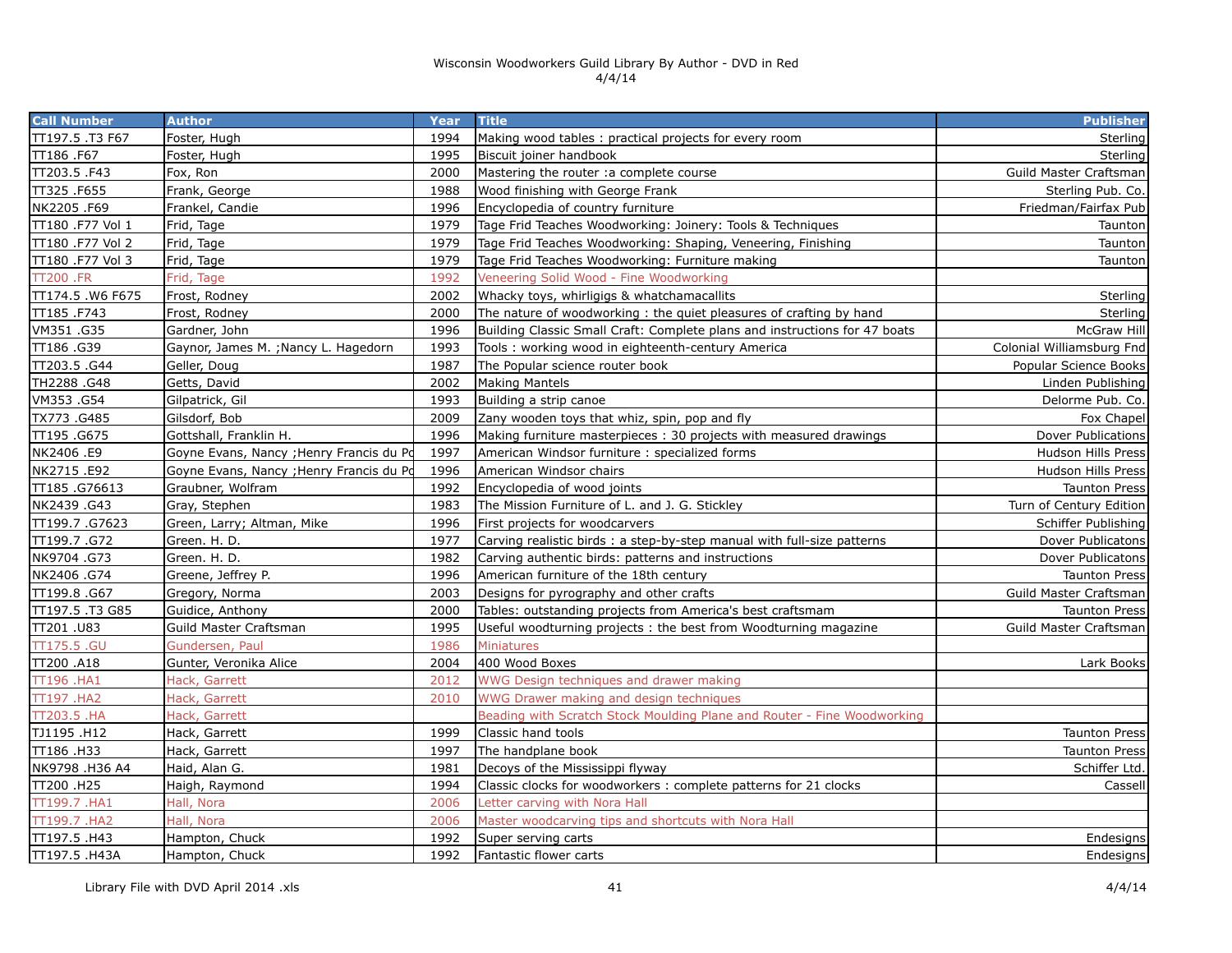| <b>Call Number</b> | <b>Author</b>                               | Year | <b>Title</b>                                                                | <b>Publisher</b>                 |
|--------------------|---------------------------------------------|------|-----------------------------------------------------------------------------|----------------------------------|
| TT197.5 .H43B      | Hampton, Chuck                              | 1993 | Sleighs                                                                     | Endesigns                        |
| TT197.5 .H43C      | Hampton, Chuck                              | 1994 | Make the giant building set: Hi-rise                                        | Endesigns                        |
| TT197.5 .H43D      | Hampton, Chuck                              | 1997 | Build a classic poster canopy doll bed and table                            | Endesigns                        |
| TT196 .H27 Vol 1   | Handberg, Ejner                             | 1991 | Shop drawings of Shaker furniture and woodenware: measured drawings         | <b>Berkshire Traveller Press</b> |
| TT196 .H276 Vol 2  | Handberg, Ejner                             | 1991 | Shop drawings of Shaker furniture and woodenware; measured drawings         | <b>Berkshire Traveller Press</b> |
| TH4970.B366        | Handyman Club of America                    | 1998 | Landscape structures and decks                                              | Handyman Club of America         |
| TT175.5.K39        | Harper, Maurice ; Tim Benke                 | 1995 | Make your own dolls' house furniture                                        | Sterling                         |
| NK9704 .H3         | Hasluck, Paul N.                            | 1977 | Manual of traditional wood carving                                          | Dover Publications               |
| TT180.H4           | Hayward, Charles H.                         | 1975 | Woodwork Joints                                                             | Sterling                         |
| TT325 .H4          | Hayward, Charles Harold                     | 1984 | Staining and wood polishing                                                 | Sterling                         |
| TT197 .H38         | Hayward, Charles Harold                     | 1948 | Cabinet making for beginners                                                | J.B. Lippincott Co.              |
| TT199 .H3          | Hayward, Charles Harold                     | 1967 | Furniture repairs                                                           | Van Nostrand                     |
| TT174.5 .W6 H39    | Hayward, Charles Harold ; Alan Bridgewat    | 1993 | Making toys in wood                                                         | Sterling Pub. Co.                |
| NK1403.5 .H4       | Heckscher, Morrison H. ; Leslie Greene Bo   | 1992 | American rococo, 1750-1775 : elegance in ornament                           | Metropolitan Museum Art          |
| TH4815.H45         | Heldmann, Carl                              | 1995 | Be your own house contractor: how to save 25% without lifting a hammer      | <b>Storey Communications</b>     |
| TT201 .F32         | Hiebert, John, H. Hazeu, T. Bergen, H. Be   | 2004 | Fabulous Turned - Wood Projects                                             | Sterling Publishing              |
| TT199.7.H533       | Higginbotham, Bill                          | 1982 | Whittling                                                                   | Sterling                         |
| TT197.5 .C45 H55   | Hill, Jack                                  | 1993 | Jack Hill's country chair making                                            | David & Charles                  |
| TT200.H48          | Hill, Jack                                  | 1995 | Country woodworker: how to make rustic furniture, utensils, and decorations | <b>Chronicle Books</b>           |
| ND1575 .H5         | Hilman, Anthony                             | 1985 | Painting duck decoys: 24 full-color plates and complete instructions        | Dover Publicatons                |
| TH2270.H65         | Hiro, John E.                               | 1993 | Millwork handbook                                                           | Sterling.                        |
| TT180.H58          | Hoadley, R. Bruce                           | 1990 | Identifying wood: accurate results with simple tools                        | <b>Taunton Press</b>             |
| TT180.H59674       | Hoadley, R. Bruce                           | 1980 | Understanding wood: a craftsman's guide to wood technology                  | <b>Taunton Press</b>             |
| NK9920.M37         | Hobbs, Harry J.; Allan E. Fitchett; Marquet | 1978 | Marquetry Society of America's modern marquetry handbook                    | A. Constantine                   |
| TT180 .F55 Suppl   | Hodges, Harriet                             | 1993 | Taunton's fine woodworking index: issues 1-100                              | <b>Taunton Press</b>             |
| TT174.5 .W6 H63    | Hodges, Lewis H.                            | 1984 | 46 step-by-step wooden toy projects                                         | <b>Tab Books</b>                 |
| TT199 .H64         | Holdstock, Ricky                            | 1993 | Seat weaving                                                                | Guild Master Craftsman           |
| TT174.5 .W6 H635   | Holland, Peter                              | 1995 | How to make moving wooden toys                                              | Cassell                          |
| TT325.H3           | Holloway, David                             | 1994 | Staining and varnishing                                                     | Crescent Books                   |
| NA7561 .C667       | Home Planners inc.                          | 1996 | Country houses: 208 unique home plans with country style                    | Home Planners                    |
| NA8208.5 .A15      | Home Planners inc.                          | 1992 | 200 farmhouse & country home plans: classic and modern farmhouses from      | Home Planners, Inc.              |
| ND1575 .H67        | Hopper, Beebe                               | 1985 | Wildfowl painting: the art of feather stroke painting                       | Martin/F Weber Co                |
| TT325 .H78         | Hosker, Ian                                 | 1993 | Complete woodfinishing                                                      | Guild Master Craftsman           |
| TT197.HU1          | Huey, Glen                                  |      | Woodworker's Edge: Hepplewhite Nightstand                                   |                                  |
| <b>TT197.HU2</b>   | Huey, Glen                                  |      | Woodworker's Edge: Chippendale Small Chest                                  |                                  |
| TT195 .H8397       | Huey, Glen                                  | 2003 | Building Fine Furniture: a woodworker's guide to 12 elegant projects        | Popular Woodworking              |
| TT195 .H84         | Huey, Glen                                  | 2002 | Fine furniture for a lifetime                                               | Popular Woodworking              |
| TJ1195 .H86        | Hummel, Charles F.                          | 1968 | With Hammer in Hand: The Dominy craftsmen of East Hampton, New York         | Univ Press of Virginia           |
| TT201.H775         | Hunnex, John                                | 1993 | Woodturning: a source book of shapes                                        | Guild Master Craftsman           |
| TT203.H96          | Hunnex, John                                | 2003 | <b>Woodturning Forms and Materials</b>                                      | Guild Master Craftsman           |
| TH4840 H86         | Hunt, Walter B.                             | 1974 | How to build and furnish a log cabin                                        | Macmillan; Maxwell               |
| H9. H9T            | Hylton, Bill                                | 2005 | Power-tool joinery                                                          | Popular Woodworking              |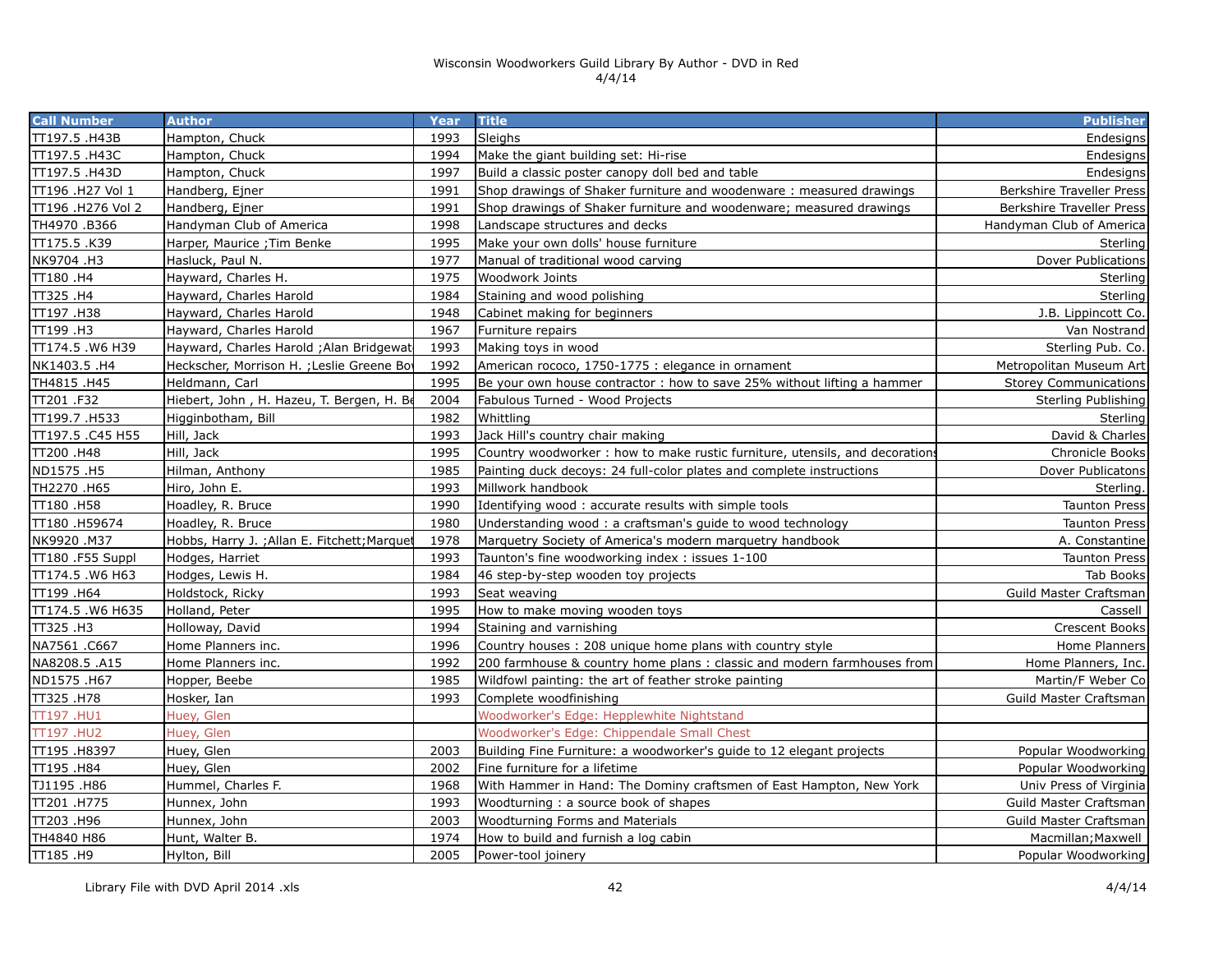| <b>Call Number</b> | <b>Author</b>                               | Year | <b>Title</b>                                                                   | <b>Publisher</b>            |
|--------------------|---------------------------------------------|------|--------------------------------------------------------------------------------|-----------------------------|
| TT195.H93          | Hylton, Bill                                | 1999 | Country pine furniture projects: 36 classic pieces to build for your home      | Fox Chapel Pub.             |
| TH4961.P762        | Hylton, William H.                          | 1990 | Projects for outdoor living                                                    | Rodale Press                |
| TT203.5 .H95       | Hylton, William H. ; Fred Matlack           | 1993 | Woodworking with the router : professional router techniques and jigs any wo   | Reader's Digest             |
| TT197.5 .09 H962   | Hylton, William H. ;Fred Matlack;Phil Geh   | 1999 | Outdoor furniture for the backyard builder: easy-to-build projects for the yar | Readers Digest              |
| TT197.5 .09 H9621  | Hylton, William H. ; Fred Matlack; Phil Geh | 1995 | Rodale's step-by-step guide to outdoor furniture for the weekend woodworke     | Rodale Press                |
| $TT203.5$ .IN      | Incra Jig                                   | 1991 | Complete Incra Jig video                                                       |                             |
| TT323.I56          | Innes, Jocasta                              | 1987 | Paint magic                                                                    | Pantheon Books              |
| TT199.7.I75        | Irish, Lora S.                              | 1997 | Classic carving patterns                                                       | <b>Taunton Press</b>        |
| TT199.J332         | Jackson, Albert; David Day                  | 1994 | Care & repair of furniture                                                     | <b>Taunton Press</b>        |
| TT197 .J33         | Jackson, Barry                              | 1990 | Making Shaker furniture                                                        | Guild Master Craftsman      |
| ML1066.J3          | Jacobson, James A.                          | 1983 | Woodturning music boxes                                                        | Sterling                    |
| TT180.J27          | Jacobson, James A.                          | 1988 | More projects from pine: 33 new plans for the beginning woodworker             | Tab Books                   |
| TT200 .J33         | Jacobson, James A.                          | 1986 | Making small wooden boxes                                                      | Sterling                    |
| TT201 .J33         | Jacobson, James A.                          | 1987 | Small & unusual woodturning projects                                           | Sterling                    |
| TT199.4.J48        | Jewitt, Jeff                                | 2004 | Taunton's Complete Illustrated Guide to Finishing                              | <b>Taunton Press</b>        |
| TT325.J42          | Jewitt, Jeff                                | 1997 | Hand-applied finishes                                                          | <b>Taunton Press</b>        |
| TT325.J423         | Jewitt, Jeff                                | 2010 | Spray finishing made simple                                                    | <b>Taunton Press</b>        |
| NK2410.J6          | Jobe, Brock ; Myrna Kaye; Philip Zea; Socie | 1984 | New England furniture: the Colonial era: selections from the Society for the   | Houghton Mifflin            |
| TA419 .J64         | Johnston, David Robert                      | 1983 | The wood handbook for craftsmen                                                | Arco Pub.                   |
| NK9704 .J6         | Johnstone, James B.                         | 1971 | Woodcarving; techniques & projects                                             | Lane Books                  |
| TH5607. J66        | Jones, Thomas H.                            | 1992 | Home carpentry: improvements and repairs                                       | Meredith Press              |
| T202 .JO1          | Jordan, John                                | 1993 | <b>Bowl Turning</b>                                                            |                             |
| T202.JO2           | Jordan, John                                | 1993 | Hollow Turning: shear cutting, tools, grain orientation                        |                             |
| TT194 .J69         | Joyce, Ernest; Alan Peters                  | 1987 | Encyclopedia of furniture making                                               | Sterling                    |
| NK2406 .K36        | Kassay, John                                | 1980 | The Book Of Shaker Furniture                                                   | University of Mass. Press   |
| TT195.P75          | Kathy Prochnow; Dave Prochnow               | 1993 | The art of fine furniture building                                             | <b>Betterway Books</b>      |
| TJ1195.K42         | Kean, Herbert, Emil PollacK                 | 1990 | <b>Collecting Antique Tools</b>                                                | <b>Astragal Press</b>       |
| <b>TT200 .KE</b>   | Keil, Darryl                                |      | Working with Veneer- A complete step by step guide                             |                             |
| QL676.5 .K43       | Kephart, David                              | 1995 | How to build collectible birdhouses : heirlooms for your great grandchildren a | Radnor-Hill Pub.            |
| TT201 .K49         | Key, Ray                                    | 1985 | Woodturning & design                                                           | B.T. Batsford               |
| TT175.5.K56        | King, Patricia ; Guild of Master Craftsman  | 1991 | Making dolls' house furniture                                                  | Guild of Master Craftsman   |
| TJ1201 .KI         | Kingshott, Jim                              |      | Planes & Planing Part 2 Special Planes                                         |                             |
| TT186.K56          | Kingshott, Jim                              | 1995 | Making and Modifying woodworking tools                                         | <b>International Marine</b> |
| TT186 .K57         | Kingshott, Jim                              | 1994 | Sharpening : the complete guide                                                | Guild Master Craftsman      |
| TT186 .K574        | Kirby, Ian J.                               | 1998 | The accurate table saw: simple jigs and safe setups                            | Cambium Press               |
| NK835.W6 W5        | Kitchell Whyte, Bertha                      | 1971 | Craftsmen of Wisconsin                                                         | Western                     |
| NK9712.K55         | Klamkin, Marian; Klamkin, C.                | 1974 | Wood Carvings: North American Folk Sculptures                                  | <b>Hawthorne Books</b>      |
| TT199.4 .KL        | Klausz, Frank                               | 1985 | Woodfinishina                                                                  |                             |
| <b>TT202.KL</b>    | Klein, Bonnie                               | 1993 | Woodturning II: bowls and other projects                                       |                             |
| TT192 .KO          | Kopf, Silar                                 | 2004 | The Master Techniques of Marquetry                                             |                             |
| TT186.K67          | Korn, Peter                                 | 1998 | The woodworker's quide to hand tools                                           | <b>Taunton Press</b>        |
| TT180 .K64         | Korn, Peter                                 | 1993 | Working with wood: the basics of craftsmanship                                 | <b>Taunton Press</b>        |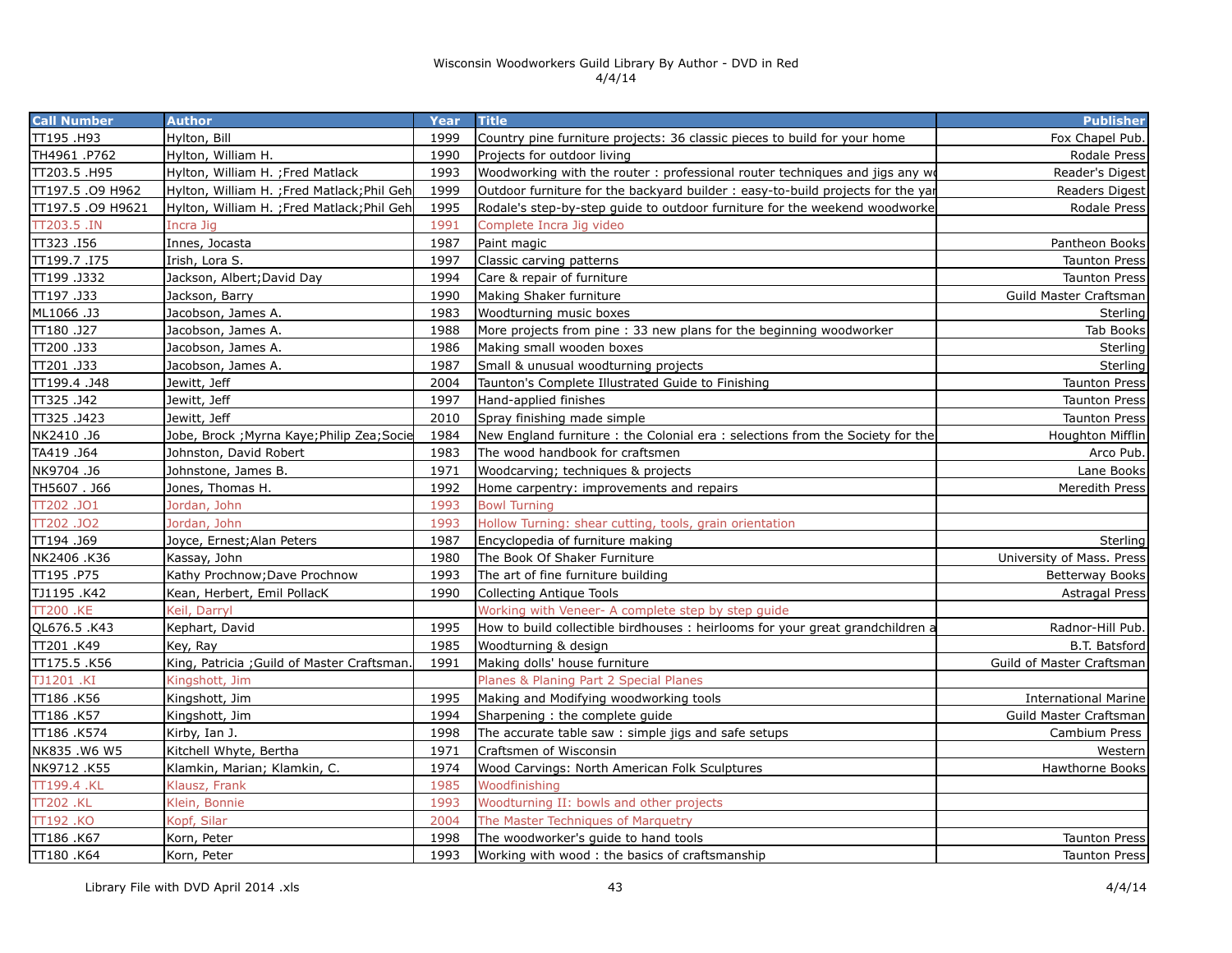| <b>Call Number</b> | <b>Author</b>                              | Year | <b>Title</b>                                                                      | <b>Publisher</b>       |
|--------------------|--------------------------------------------|------|-----------------------------------------------------------------------------------|------------------------|
| NK1127.G873        | Kraus, Bill, Toni Fountain Sikes           | 1995 | The Guild: the sourcebook for artists                                             | <b>Kraus Sikes</b>     |
| <b>TJ1201 .KR</b>  | Krenov, James                              | 1985 | <b>Wooden Planes &amp; Cabinet Scrapes</b>                                        |                        |
| TT140 .K73 K74     | Krenov, James                              | 2000 | A cabinetmaker's notebook                                                         | Linden Pub.            |
| TT197.K68          | Krenov, James                              | 1992 | The fine art of cabinetmaking                                                     | Sterling               |
| TT197 .K69         | Krenov, James                              | 1979 | The impractical cabinetmaker                                                      | Prentice Hall          |
| TT197 .K6923       | Krenov, James                              | 1997 | James Krenov, worker in wood                                                      | Sterling               |
| TJ1195.LA1         | Lacer, Alan                                |      | The Skew Chisel                                                                   | Lacre, Alan            |
| TJ1195.LA2         | Lacer, Alan                                | 2004 | The Son of Skew                                                                   | Lacer, Alan            |
| TT197.5 .W6 L36    | Landis, Scott                              | 1998 | The workbench book                                                                | <b>Taunton Press</b>   |
| TT152.L36          | Landis, Scott                              | 1998 | The workshop book                                                                 | <b>Taunton Press</b>   |
| N714 .P7 A53       | Landis, Scott; Rhode Island School of Des  | 1993 | Conservation by design                                                            | Museum of Art RI       |
| <b>TT186.LA</b>    | Lang, Robert W.                            | 2008 | Build the 21st century workbench with Robert W. Lang                              |                        |
| TT185.L26          | Langsner, Drew                             | 1995 | Green woodworking: a hands-on approach                                            | Lark Books             |
| TT186 .L37         | Larsen, Ray                                | 1997 | Tool Making for Woodworkers                                                       | Cambium Press          |
| NK2406 .L38        | Layton Art Collection.; Brock Jobe; Gerald | 1991 | American furniture with related decorative arts, 1660-1830                        | Hudson Hills Press     |
| TJ1201 .LE         | each, Patrick                              | 1996 | Stanley planes by the numbers                                                     |                        |
| N7665.L33          | LeMaster, Richard                          | 1983 | Waterfowl: the artist's guide to anatomy, attitude, and color                     | Contemporary Books     |
| TT197 .L467        | evine, Paul                                | 1994 | Cabinets and built-ins : a practical guide to building professional-quality cabin | Rodale Press           |
| TT197 .L47         | Levine, Paul                               | 1988 | Making kitchen cabinets: a foolproof system for the home workshop                 | <b>Taunton Press</b>   |
| TT197 .LE          | evine, Paul                                | 1988 | <b>Making Kitchen Cabinets</b>                                                    |                        |
| TT186 .L54         | Lie-Nielsen, Thomas                        | 2004 | Taunton's Complete Illustrated Guide to Sharpening                                | <b>Taunton Press</b>   |
| TT192 .L56         | Lincoln, W. A.                             | 1990 | The marquetry manual                                                              | Linden Pub.            |
| TA419 .L53         | Lincoln, W. A.                             | 1991 | World woods in color                                                              | Linden Pub.            |
| TT174.5 .W6 L55    | Lindeman, Lee ; Patricia Harste            | 1993 | Wildlife toys in wood                                                             | Sterling               |
| NB1250.L56         | Lindquist, Mark                            | 1986 | Sculpting wood: contemporary tools & techniques                                   | Davis Publications     |
| NK4898 .L64        | Lodermeier, Doug                           | 2003 | Minnesota Duck Calls: yesterday's and today's folk artists                        | L&M Press              |
| TT199.7.L66        | Longabaugh, Rick                           | 2005 | Miniature clocks for the scroll saw                                               | Fox Chapel             |
| TT199.7 .LO        | Lowe, Phil                                 | 1985 | Carve a Ball & Claw Foot                                                          |                        |
| TT174.5 .W6 L86    | Lunde, Anders S.                           | 1986 | Whirligigs: design and construction                                               | Chilton Book Co.       |
| TT185.L89          | Lydgate, Tony                              | 1998 | The art of making fine wood jewelry                                               | Sterling               |
| TT200 .L9397       | Lydgate, Tony                              | 1996 | The art of making elegant jewelry boxes: design & techniques                      | Sterling               |
| TT186.M33          | Maccarone, Sal                             | 1996 | Tune up your tools: the woodshop maintenance handbook                             | <b>Betterway Books</b> |
| TT194 .M3          | Mack, Daniel                               | 1992 | Making rustic furniture                                                           | Sterling               |
| TT194 .M314        | Mack, Daniel                               | 1996 | The rustic furniture companion : traditions, techniques, and inspirations         | Lark Books             |
| N8550.M227         | MacNamara, Desmond                         | 1986 | Picture framing: a practical guide from basic to Baroque                          | David & Charles        |
| TT185.P76          | Madrigal Pub                               | 1987 | Projects for woodworkers                                                          | Madrigal Pub. Co.      |
| TT197.C68          | Madrigal Pub                               | 1988 | Country projects for woodworkers                                                  | Madrigal Pub. Co.      |
| TT175.3 .M34       | Maidment, Patricia                         | 1983 | How to build and furnish a dollhouse for \$100 or less                            | Bobbs-Merrill          |
| TT195 .A77         | Makepeace, John; Piers Dudgeon             | 1981 | The Art of making furniture                                                       | Sterling               |
| NA737 .G73 A4      | Makinson, Randell L.                       | 2001 | Greene & Greene: architecture as a fine art                                       | Gibbs Smith            |
| NK2439 .G76 M35    | Makinson, Randell L.                       | 1997 | Greene & Greene: furniture and related designs                                    | Gibbs Smith            |
| TS835.M34          | Malloff, Will ; Beth Erickson              | 1982 | Chainsaw lumbermaking                                                             | <b>Taunton Press</b>   |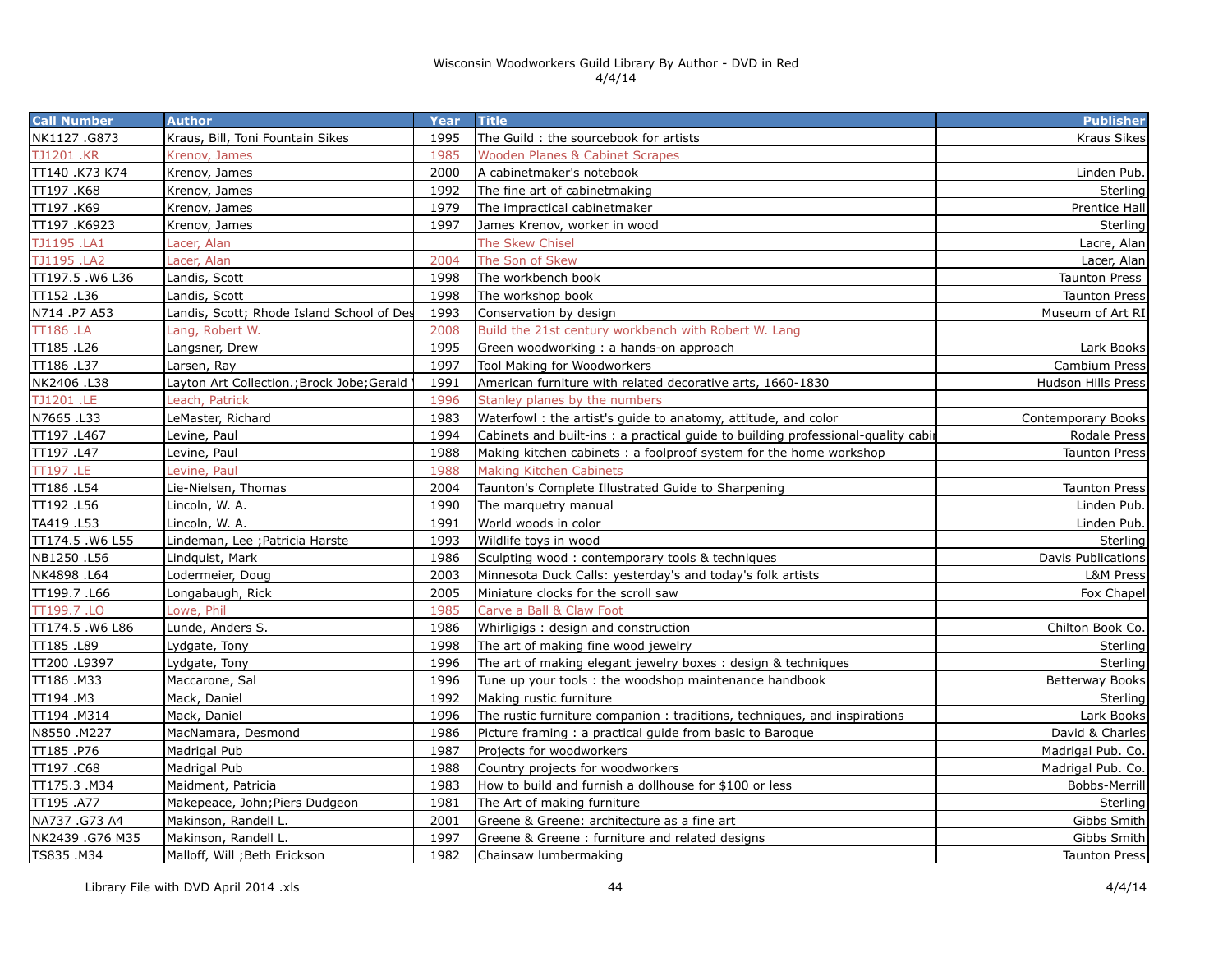| <b>Call Number</b> | <b>Author</b>                          | Year | <b>Title</b>                                                                  | <b>Publisher</b>           |
|--------------------|----------------------------------------|------|-------------------------------------------------------------------------------|----------------------------|
| NK2439 .M28 A4     | Maloof, Sam; Jonathan Pollock          | 1988 | Sam Maloof, woodworker                                                        | Kodansha International     |
| TT199.7 .M326      | Mann, Rip; Tammi Mann; Douglas Congdon | 1994 | Sculpting traditional bowls                                                   | Schiffer Pub.              |
| TT174.5 .W6 M363   | Mapstone, Bryan                        | 1989 | Making wooden toys for all ages                                               | David & Charles Publishers |
| TT199.4 .MA        | Marks, D; Baggot, G.                   | 2001 | Gilding & chemical patinations                                                |                            |
| <b>TS852.MA</b>    | Marks, David                           | 2006 | Jigs & fixtures for curvilinear woodworking                                   |                            |
| NK9798 .C58 A4     | Marks, Michael F.                      | 2004 | Neil Cost - Magic with Wood                                                   | Long Cane Press            |
| TT195.M364         | Marlow, A. W.                          | 1990 | Fine furniture for the amateur cabinetmaker                                   | Scarborough House          |
| TT197.5 .09 M37    | Martin, Ray ; Lee Rankin               | 1993 | Building garden furniture: more than 30 beautiful outdoor projects            | Sterling                   |
| TT174.5.W6 M368    | Martin, Reg                            | 1987 | Making wood trucks & construction vehicles                                    | Sterling                   |
| NK1141 .M39        | Mayer, Barbara                         | 1992 | In the Arts & Crafts Style                                                    | Running Heads Book         |
| TT199 .M4          | McGiffin, Robert F.                    | 1992 | Furniture care and conservation                                               | <b>AASLH Press</b>         |
| TT174.5.W6 M43     | McGuire, Kevin                         | 1995 | Wood on wheels: making toys that rock & roll, wiggle & shake                  | Sterling                   |
| GV1570.M43         | Meade, David                           | 2006 | Pinewood derby speed secrets                                                  | Fox Chapel Publishing      |
| TT186 .ME          | Mehler, Kelly                          | 2003 | <b>Mastering Your Tablesaw</b>                                                |                            |
| TT195 .ME2         | Mehler, Kelly                          | 2003 | <b>Build a Shaker Table</b>                                                   |                            |
| TT186 .M45         | Mehler, Kelly                          | 1993 | The table saw book                                                            | <b>Taunton Press</b>       |
| ISBN 0696000741    | Meredith Corporation                   | 1994 | Better Homes & Gardens Wood Shop Library                                      | Meredith Corp              |
| TT186 .W67         | Meredith Corporation.                  | 1991 | Woodworking tools you can make                                                | Meredith Corp.             |
| TT197.5 .B4 M55    | Miller, Jeff                           | 1999 | Beds: with plans and complete instructions for building 9 classic beds        | <b>Taunton Press</b>       |
| TT197.5 .C45 M55   | Miller, Jeff                           | 1997 | Chairmaking & design                                                          | <b>Taunton Press</b>       |
| TT197.5 .C45 M55   | Miller, Jeff                           | 2006 | Chairmaking & design 2nd Edition                                              | <b>Taunton Press</b>       |
| TT197.5 .C5 M55    | Miller, Jeff                           | 2002 | Children's furniture projects                                                 | <b>Taunton Press</b>       |
| TT197.5 .MI        | Miller, Jeff                           | 1997 | <b>Chair Making Techniques</b>                                                |                            |
| TT180 .M65         | Moran, Bob                             | 1996 | Woodworking: the right technique: three practical ways to do every job--an    | Rodale Press               |
| TH4961 .M67        | Morgan, Deborah; Nick Engler           | 1987 | How to build outdoor structures                                               | Sterling                   |
| TT201 .M67         | Mortimer, Stuart                       | 1995 | Techniques of spiral work: a practical guide to the craft of making twists by | Linden Pub.                |
| TT195 .M67         | Moser, Thos; Christian Becksvoort      | 1977 | How to build Shaker furniture                                                 | Drake                      |
| TT196 .M68         | Moser, Thos.                           | 1985 | Measured shop drawings for American furniture                                 | Sterling                   |
| TT197.5 .C45 M67   | Moser, Thos.                           | 1982 | Thos. Moser's Windsor chairmaking                                             | Sterling                   |
| NK2438.N46         | Moses, Michael ; Israel Sack Inc.      | 1984 | Master craftsmen of Newport: the Townsends and Goddards                       | <b>MMI Americana Press</b> |
| TT178 .M64         | Mott, Barbara; Elizabeth Mott          | 1995 | The Mott's miniature furniture workshop manual                                | Fox Books                  |
| NK2407.M43         | Murray, Stuart                         | 1994 | Shaker Heritage Guidebook: Exploring the Historic Sites, Museums & Collection | Golden Hill Press          |
| NK2542 .M35 M94    | Myerson, Jeremy ; John Makepeace       | 1995 | Makepeace: a spirit of adventure in craft & design                            | Conran Octopus             |
| TT152. N34         | Nagyszalanczy, Sandor                  | 2001 | Setting up shop                                                               | <b>Taunton Press</b>       |
| TT180 .N27         | Nagyszalanczy, Sandor                  | 1996 | Woodshop dust control                                                         | <b>Taunton Press</b>       |
| TT186 .N337        | Nagyszalanczy, Sandor                  | 1997 | The wood sanding book: a guide to abrasives, machines, and methods            | <b>Taunton Press</b>       |
| TT186 .N34         | Nagyszalanczy, Sandor                  | 1994 | Woodshop jigs & fixtures                                                      | <b>Taunton Press</b>       |
| TT200 .N24         | Nagyszalanczy, Sandor                  | 1995 | Fixing and avoiding woodworking mistakes                                      | <b>Taunton Press</b>       |
| TH4817.N38         | Nash, George                           | 1996 | Renovating old houses                                                         | <b>Taunton Press</b>       |
| TT196.08           | Neff Osburn, Burl; Bernice B. Osburn   | 1974 | Measured drawings of early American furniture                                 | Dover Publications         |
| TS545 .N45         | Nelson, John A.                        | 2000 | Complete quide to making wooden clocks                                        | Fox Chapel Publishing      |
| TT180.N43          | Nelson, John A.                        | 1993 | 52 decorative weekend woodworking projects                                    | Sterling Pub.              |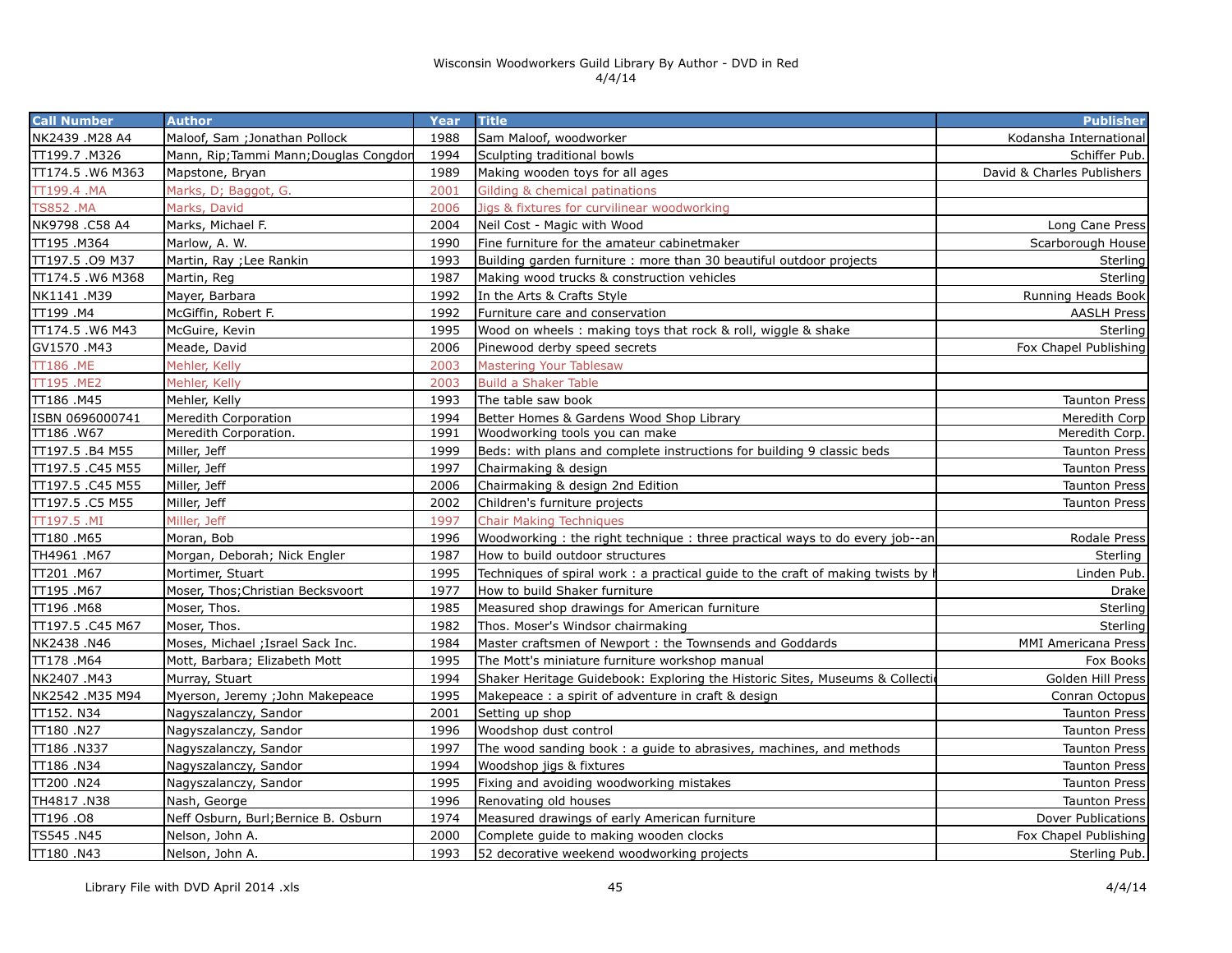| <b>Call Number</b> | <b>Author</b>                             | Year | <b>Title</b>                                                                    | <b>Publisher</b>         |
|--------------------|-------------------------------------------|------|---------------------------------------------------------------------------------|--------------------------|
| TT180 .N44         | Nelson, John A.                           | 1990 | The weekend woodworker: 101 easy-to-build projects                              | Rodale Press             |
| TT180 .N46         | Nelson, John A.                           | 1991 | 52 weekend woodworking projects                                                 | Sterling                 |
| TT186 .N49         | Nelson, John A.                           | 1999 | 50 Easy Weekend Scroll Saw Projects                                             | Fox Chapel Publishing    |
| NK991.N597         | Nelson, Marion J. ; Museum of American F  | 1995 | Norwegian folk art: the migration of a tradition                                | <b>Abbeville Press</b>   |
| TT175.3 .N57       | Nisbett, Jean ; Guild of Master Craftsman | 1993 | The complete dolls' house book                                                  | Guild Master Craftsman   |
| TT201 .N56         | Nish, Dale L.                             | 1975 | Creative woodturning                                                            | Brigham Young Univ Press |
| TT201 .N5          | Nish, Dale L.                             | 1986 | Master Woodturners                                                              | Craft Supplies USA       |
| NK9743 .N67        | Norbury, Betty                            | 1990 | Fine craftsmanship in wood                                                      | Linden Pub. Co.          |
| TT199.7.N67        | Norbury, Ian                              | 1994 | Techniques of creative woodcarving                                              | Linden Pub.              |
| NK2406 .N7         | Nutting, Wallace                          | 1965 | Furniture of the Pilgrim century (of American origin) 1620-1720, with maple     | Dover Publications       |
| TT199.4.02         | Oates, Lou                                | 1984 | The complete book of ready-to-finish furniture                                  | Prentice-Hall            |
| TT186.033          | Odate, Toshio                             | 1998 | Japanese woodworking tools: their tradition, spirit, and use                    | Linden Pub.              |
| NK807.066          | Ord Monroe, Candace ; Manroe Boehm        | 1991 | Shaker Style: The Gift of Simplicity                                            | <b>Crescent Books</b>    |
| TT201 .P3          | Pain, F. ; James A. Jacobson              | 1990 | Practical woodturner                                                            | Sterling                 |
| TT174.5 .W6 P38    | Parkinson, Ralph F.                       | 1983 | Wooden toys and games: patterns and assembly instructions                       | Chilton Book Co.         |
| TT197 .PA          | Parko, John                               | 1986 | Learn Woodworking: build a chest, learn to use power & hand tools               |                          |
| VM298.P395         | Payson, Harold H.                         | 1997 | The Dory model book                                                             | WoodenBoat Books         |
| TH2288 .P46        | Penberthy, Steve ; Gary Jones; Douglas Co | 1994 | Step-by-step to a classic fireplace mantel : a complete guide to building a cla | Schiffer Pub.            |
| TT174.5 .W6 P46    | Peppe, Rodney                             | 1980 | Rodney Peppe's moving toys with complete plans for every toy                    | Sterling                 |
| TT186 .P462        | Peters, Rick                              | 2001 | Woodworker's power tools: an essential quide                                    | Sterling                 |
| TT186.P463         | Peters, Rick                              | 2001 | Woodworker's hand tools: an essential guide                                     | Sterling                 |
| TH2529.W6 P48      | Peterson, Charles                         | 2010 | <b>Wood Flooring</b>                                                            |                          |
| TT174 .P47         | Peterson, Franklynn                       | 1978 | Children's toys you can build yourself                                          | Prentice Hall            |
| TT186. P47         | Petrovich, J.                             | 1990 | Custom Tools for Woodworkers: designing and making your own                     | <b>Stackpole Books</b>   |
| TJ1201 .P55 P53    | Pierce, Cecil E.                          | 1992 | Fifty years a planemaker and user                                               | Monmouth Press           |
| TT174.5 .W6 P54    | Pierce, Sharon                            | 1991 | Making folk toys & weather vanes                                                | Sterling                 |
| TT174.5 .W6 P55    | Pierce, Sharon                            | 1985 | Making whirligigs & other wind toys                                             | Sterling                 |
| TT186 .P57         | Pittman, Frank M.; Tom Miller             | 1986 | Woodworkers buyer's guide to power tools                                        | JM Publications          |
| TJ1201 .P55 P64    | Pollak, Emil                              | 1994 | A guide to the makes of American wooden planes                                  | <b>Astragal Press</b>    |
| TH4890 .P65        | Pollan, Michael                           | 1997 | A place of my own: the education of an amateur builder                          | Random House             |
| TT199.8 .P66       | Poole, Stephen                            | 1995 | The complete pyrography                                                         | Guild Master Craftsman   |
| TT185.P64          | Popular Science                           | 1985 | Popular science woodworking projects  Yearbook 1985                             | Popular Science Books    |
| TT185.P64          | Popular Science                           | 1992 | Popular science woodworking projects  Yearbook 1992                             | Popular Science Books    |
| TT186 .P6913       | Pozsgai, Frand                            | 1995 | A Scroll Saw Christmas                                                          | Schiffer Books           |
| TT197 .P7597       | Proulx, Danny                             | 2000 | Fast & easy techniques for building modern cabinetry                            | Popular Woodworking      |
| TT186 .P9          | Pye, Chris                                | 1995 | Carving on Turning                                                              | Sterling                 |
| TT186.P94          | Pye, Chris                                | 1994 | Woodcarving: tools, materials & equipment                                       | Guild Master Craftsman   |
| TT199.7 .P87       | Pye, Chris                                | 2000 | Elements of woodcarving                                                         | Guild Master Craftsman   |
| NK1510.P9          | Pye, David                                | 1978 | The nature and aesthetics of design                                             | Barrie and Jenkins       |
| TT180.R34          | Rae, Andy                                 | 2005 | Taunton's Complete Illustrated Guide to Working with Wood                       | <b>Taunton Press</b>     |
| TT195.R34          | Rae, Andy                                 | 2001 | The complete illustrated quide to furniture & cabinet construction              | <b>Taunton Press</b>     |
| <b>TT197.RA</b>    | Rae, Andy                                 | 2009 | <b>Building drawers</b>                                                         |                          |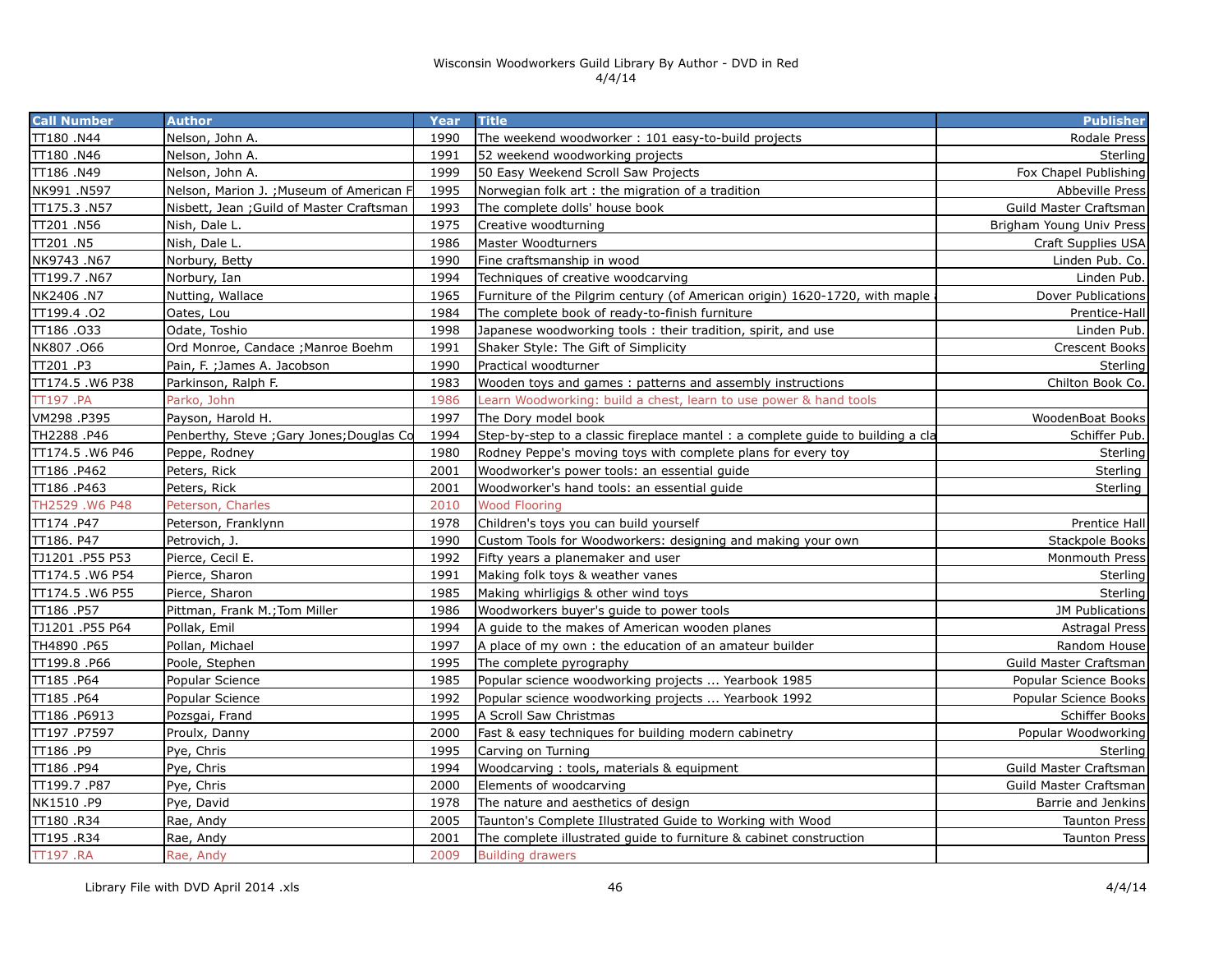| <b>Call Number</b> | <b>Author</b>                           | Year | <b>Title</b>                                                                                 | <b>Publisher</b>       |  |
|--------------------|-----------------------------------------|------|----------------------------------------------------------------------------------------------|------------------------|--|
| <b>TT202 .RA</b>   | Raffan, Richard                         | 1995 | <b>Turning Projects</b>                                                                      |                        |  |
| TT201.R338         | Raffan, Richard                         | 1991 | Turning projects                                                                             | <b>Taunton Press</b>   |  |
| TT201 .R34         | Raffan, Richard                         | 2001 | Turning wood with Richard Raffan                                                             | <b>Taunton Press</b>   |  |
| NK9920.R3613       | Ramond, Pierre                          | 1989 | Marquetry                                                                                    | <b>Taunton Press</b>   |  |
| TT180 .R36         | Ramsey, Dan                             | 2000 | The woodworker's guide to pricing your work                                                  | Popular Woodworking    |  |
| TT199.7 .R35       | Ransom, Ron                             | 1988 | Angel carving and other favorites                                                            | Schiffer Books         |  |
| TT199.7 .R355      | Ransom, Ron                             | 1991 | Carving santas with special interests                                                        | Schiffer Pub.          |  |
| TT199.7 .R36       | Ransom, Ron                             | 1987 | Santa carving: a carving primer for beginning and advanced carvers                           | Schiffer Pub.          |  |
| TT199.7.R44        | Refsal, Harley                          | 1992 | Woodcarving in the Scandinavian style                                                        | Sterling               |  |
| TT201 .R93         | Regester, David                         | 1993 | B.T. Batsford<br>Basic woodturning techniques                                                |                        |  |
| TH4817.3 .A57      | Reston Pub                              | 1981 | Reston Pub. Co.<br>The Answer book: a self help guide to maintenance, improvements and repai |                        |  |
| TS2020 .R5         | Richardson, M. T.                       | 1994 | Practical carriage building                                                                  | Astragal Press         |  |
| NK2407.R54         | Rieman, Timothy D. ; Jean M. Burks      | 1993 | The complete book of Shaker furniture                                                        | H.N. Abrams            |  |
| TT186 .R5997       | Roberts, Judy Gale; Jerry Booher        | 1994 | Making collector plates on your scroll saw                                                   | Fox Chapel Pub.        |  |
| TT192 .R63         | Roberts, Judy Gale; Jerry Booher        | 1993 | Easy to make inlay wood projects: intarsia: a complete manual with pattern                   | Fox Chapel Pub.        |  |
| TT194 .R63         | Roberts, Nadine H.                      | 1984 | 101 children's furniture projects                                                            | Tab Books              |  |
| TT203 .R63         | Roberts, S. Gary                        | 2000 | Masterful Woodturning: Projects and inspiration for the skilled turner                       | Sterling               |  |
| TT185.R656         | Robertson, J. Craig, Barbara Robertson  | 2004 | The Kids' Building Workshop: 15 woodworking projects for kids & parents to                   | Storey Kids            |  |
| TJ1260 .R6         | Rockwell Manufacturing Company. Delta I | 1954 | Getting the most out of your drill press                                                     | Barnes                 |  |
| TT180.W3462        | Rodale Books.                           | 1993 | The Weekend woodworker: projects for the home craftsman: cabinets and o                      | Rodale Press           |  |
| TT180 .W694        | Rodale Books.                           | 1994 | Woodworking techniques, tips, and shortcuts: best of American woodworker                     | Rodale Press           |  |
| TT194 .B85         | Rodale Books.                           | 1987 | Build-it-better-yourself country furniture                                                   | Rodale Press           |  |
| TT199 .R62         | Rodd, John                              | 1987 | Repairing and restoring antique furniture                                                    | David & Charles        |  |
| NK2394 .A77 R63    | Rodel, Kevin P. ; Johnathan Binzen      | 2003 | Arts & Crafts furniture from classic to contemporary                                         | <b>Taunton Press</b>   |  |
| TH2288.R63         | Rodriguez, Mario                        | 2002 | Building fireplace mantels: distinctive projects for any style home                          | <b>Taunton Press</b>   |  |
| TH5662.RO          | Rogowski, Gary                          |      | 12 Ways to Make a Mortise and Tenon- Fine Woodworking                                        |                        |  |
| <b>TT186 .RO1</b>  | Rogowski, Gary                          | 2004 | The Shop Class Series: Tablesaw set-up & operation                                           |                        |  |
| TT186 .RO2         | Rogowski, Gary                          | 2004 | The Shop Class Series: Bandsaw set-up & operation                                            |                        |  |
| TT186 .RO3         | Rogowski, Gary                          | 2004 | The Shop Class Series: Jointer & Planer set-up & operation                                   |                        |  |
| TT194 .RO          | Rogowski, Gary                          |      | <b>Router Joinery</b>                                                                        |                        |  |
| TT185.R73          | Rogowski, Gary                          | 2002 | The complete illustrated guide to joinery                                                    | <b>Taunton Press</b>   |  |
| TT194 .R65         | Rogowski, Gary                          | 1997 | Router joinery                                                                               | <b>Taunton Press</b>   |  |
| SH449 .R68         | Rousseau, Rich                          | 2009 | Making wooden fishing lures                                                                  | Fox Chapel             |  |
| TT857 .R86         | Ruoff, Abby                             | 2000 | Rustic country: handmade accents for the home                                                | Gibbs-Smith            |  |
| NK2406.S29         | Sack, Albert                            | 1950 | Fine Points of Furniture: early American                                                     | Crown Publishers       |  |
| NK2406 .S292       | Sack, Albert                            | 1993 | The new fine points of furniture: Early American, good, better, best, superior               | Crown Publishers       |  |
| TT195.S23          | Sadler, Kenneth                         | 1994 | Building fine furniture from solid wood                                                      | <b>Betterway Books</b> |  |
| TJ1195.S43         | Salaman, R. A.                          | 1997 | Dictionary of woodworking tools                                                              | Astragal Press         |  |
| NK2406 .S36        | Satore, Charles                         | 1992 | The Windsor Style in America: volumes 1 & 2                                                  | Running Press Book     |  |
| NK9704.S3          | Sayers, Charles Marshall                | 1978 | The book of wood carving: technique, designs, and projects                                   | Dover Publications     |  |
| TT186.S34          | Schiff, David ; Kenneth S. Burton       | 1992 | The woodworkers guide to making and using jigs, fixtures, and setups : how                   | Rodale Press           |  |
| S29. TA419         | Schiffer, Nancy; Herbert F. Schiffer    | 1977 | Woods we live with : a quide to the identification of wood in the home                       | Schiffer Ltd.          |  |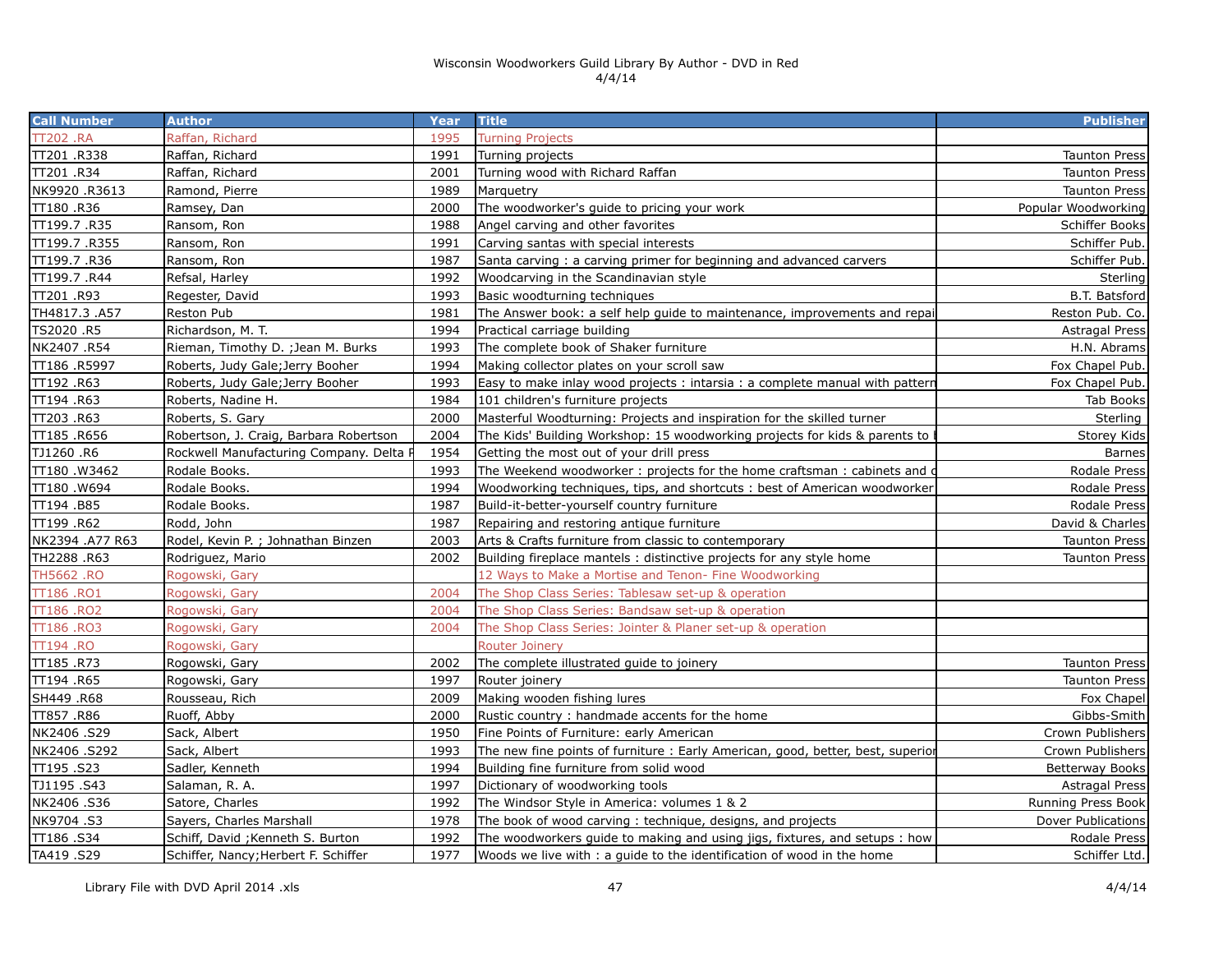| <b>Call Number</b> | <b>Author</b>                            | Year | <b>Title</b>                                                                  | <b>Publisher</b>      |
|--------------------|------------------------------------------|------|-------------------------------------------------------------------------------|-----------------------|
| TT174.5 .W6 S34    | Schoonmaker, David ; Bruce Woods         | 1991 | Whirligigs & weathervanes: a celebration of wind gadgets with dozens of creal | Sterling              |
| NK9704 .S36        | Schroeder, Roger, Robert Guge            | 1988 | Carving miniature wildfowl                                                    | Stackpole Books       |
| TH4970.S39         | Schuttner, Scott                         | 1993 | Building and designing decks                                                  | <b>Taunton Press</b>  |
| TJ1195.S45         | Schwarz, Christopher                     | 2012 | Mastering hand tools: basic skills for balanced woodworking                   | Popular Woodworking   |
| TT180.S3947        | Scott, Ernest; Mitchell Beazley Ltd.     | 1995 | The Mitchell Beazley illustrated encyclopedia of working in wood              | Crescent Books        |
| TT199.7.B54        | Scroll Saw Woodworking & Crafts Magazir  | 2009 | Big book of scroll saw woodworking                                            | Fox Chapel            |
| QL676.5.S37        | Self, Charles R.                         | 1985 | Making birdhouses & feeders                                                   | Sterling Pub. Co.     |
| TT180.S39797       | Self, Charles R.                         | 1994 | Woodworker's guide to selecting and milling wood                              | Betterway Books       |
| TT186.S43          | Self, Charles R.                         | 1995 | Woodworker's source book                                                      | Betterway Books       |
| TJ1195.D48         | Sellens, Alvin                           | 1990 | Dictionary of American hand tools : a pictorial synopsis                      | A. Sellens            |
| TT200.S67          | Shath Square, David                      | 1995 | The veneering book                                                            | Taunton Press         |
| NK2407.S5          | Shea, John G.                            | 1971 | The American Shakers and Their Furniture: with measured drawings of muse      | Van Nostrand Reinhold |
| NK2407.S5          | Shea, John G.                            | 1992 | Making authentic Shaker furniture: with measured drawings of museum clas      | Dover Publications    |
| SB436 .S52         | Sherrill, Sam                            | 2003 | Harvesting Urban Timber: a complete guide                                     | Linden Publishing     |
| TT199.7.S55        | Shourds, Harry, Hillman, Anthony         | 1982 | Carving shorebirds with full size templates                                   | Dover Publicatons     |
| TT199.7.S56        | Shourds, Harry, Hillman, Anthony         | 1981 | Carving duck decoys with full size templates for hollow construction          | Dover Publicatons     |
| TA419.S583         | Sloane, Eric                             | 1990 | A reverence for wood                                                          | Holt                  |
| TT199.7.S65        | Smith, Billy J.                          | 1993 | Carving clowns & circus wagons                                                | Sterling Pub. Co.     |
| TT178.S64          | Smith, Harry W.                          | 1993 | The art of making furniture in miniature                                      | Kalmbach Pub          |
| TT194.S63          | Smith, Nancy A.; Glenna Lang; Richard Ch | 1991 | Old furniture: understanding the craftsman's art                              | Dover Publications    |
| TH4965.S66         | Snow, Diane                              | 1985 | How to design and build fences and gates                                      | Ortho Books           |
| TH4970 .S68        | Snyder, Tim                              | 1991 | Decks: how to design and build the perfect deck for your home                 | Rodale Press          |
| TT180.SO3          | SoftWerks International                  | 2003 | Woodworking at Home: Issue #1 Jan-Feb 2003                                    |                       |
| TT180.SO5          | SoftWerks International                  | 2005 | Woodworking at Home: issue #15 Jan-Feb 2005                                   |                       |
| TT199.7.SO1        | Sommerfeld, Marc                         | 2003 | Cabinetmaking made easy                                                       |                       |
| TT199.7.SO2        | Sommerfeld, Marc                         | 2007 | Arched raised panels made easy                                                |                       |
| TT199.7.SO3        | Sommerfeld, Marc                         | 2003 | Glass panel doors made easy                                                   |                       |
| TT199.7.SO4        | Sommerfeld, Marc                         | 2003 | Mini-raised panels made easy                                                  |                       |
| TT199.7.SO5        | Sommerfeld, Marc                         | 2007 | Mitered raised panels made easy                                               |                       |
| TT199.7.SO6        | Sommerfeld, Marc                         | 2007 | Shaker raised panels made easy                                                |                       |
| TT203.5.SO         | Sommerfeld, Marc                         | 2007 | Router tables made easy                                                       |                       |
| TT195.S57          | Sonday, Robert                           | 1997 | Shaker-style wood projects                                                    | Sterling              |
| NK9704.S66         | Spielman, Patrick E.                     | 1982 | Making wood decoys                                                            | Sterling              |
| TJ1280.S647        | Spielman, Patrick E.                     | 1991 | Sharpening basics                                                             | Sterling              |
| TT180.S64          | Spielman, Patrick E.                     | 1986 | Gluing & clamping : a woodworker's handbook                                   | Sterling              |
| TT180.S646         | Spielman, Patrick E.                     | 1991 | Scroll saw basics                                                             | Sterling              |
| TT185.S65          | Spielman, Patrick E.                     | 1980 | Working green wood with PEG                                                   | Sterling              |
| TT186.S6634        | Spielman, Patrick E.                     | 1995 | The art of the scroll saw                                                     | Sterling              |
| TT194.S65          | Spielman, Patrick E.                     | 1985 | Making country-rustic furniture                                               | Sterling              |
| TT200.S6           | Spielman, Patrick E.                     | 1982 | Making wood signs                                                             | Sterling              |
| TT203.5.S63        | Spielman, Patrick E.                     | 1983 | Router handbook                                                               | Sterling              |
| TT203.5.S635       | Spielman, Patrick E.                     | 1988 | Router jigs & techniques                                                      | Sterling              |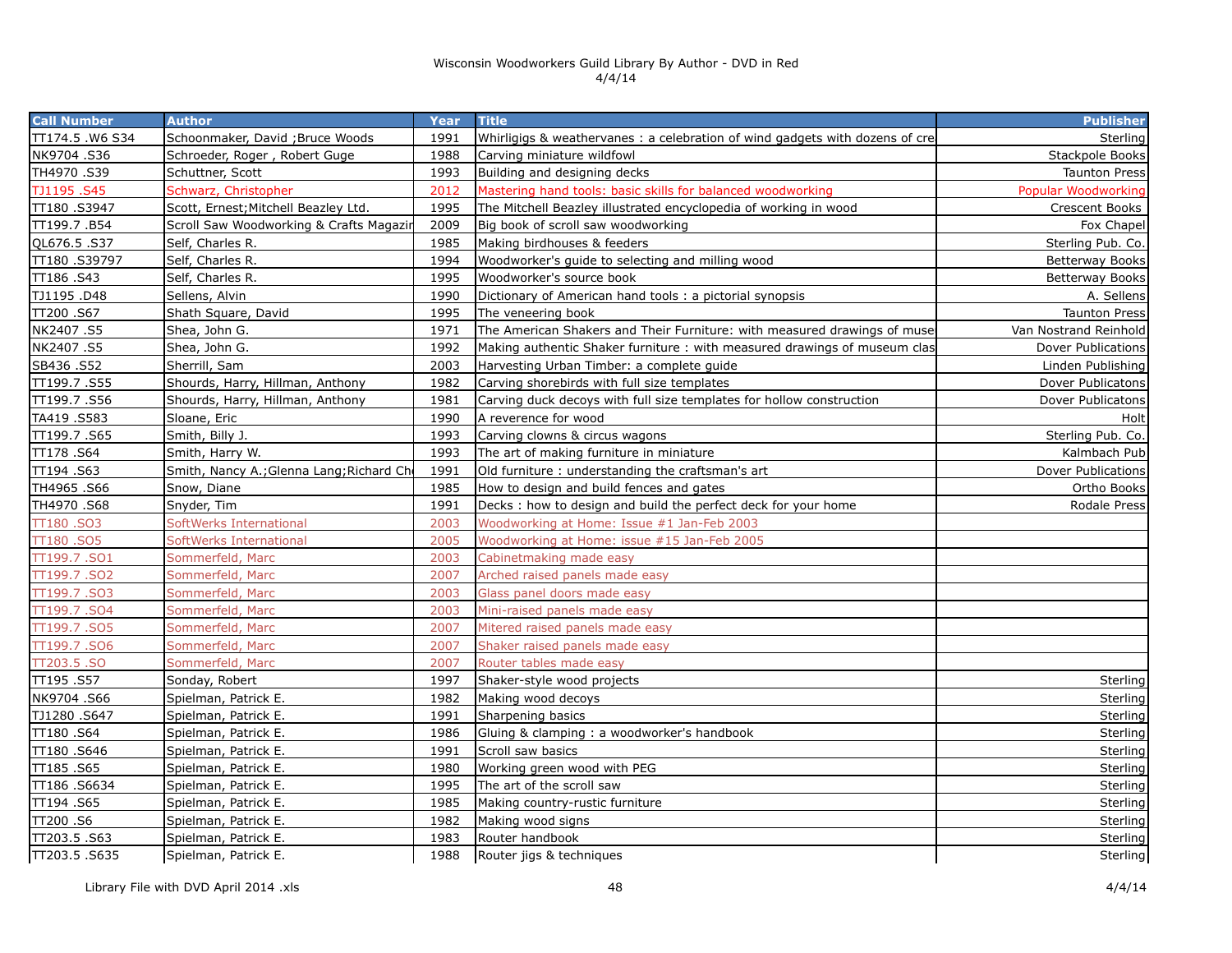| TT203.5.S667<br>Spielman, Patrick E.<br>1990<br>Router basics<br>Sterling<br>Spielman, Patrick E.; Carl Roehl<br>1992<br>Making wood bowls with a router & scroll saw<br>TT186.S668<br>Spielman, Patrick E.; Sherri Spielman Val<br>1990<br>Scroll saw country patterns<br>Spielman, Patrick E.; Dan Kihl<br>1997<br>Artistic scroll saw patterns & projects<br>TT186 .S6747<br>Spielman, Patrick E.; Dan Kihl<br>1994<br>Southwest scroll saw patterns<br>TT186.S677<br>Spielman, Patrick E.; James Reidle<br>1992<br>Victorian gingerbread: patterns & techniques<br>TT186 .S6743<br>Spielman, Patrick E.; James Reidle; Dirk Bd<br>1993<br>Scroll saw silhouette patterns<br>TT186.S674<br>Spielman, Patrick E.; Patricia Spielman<br>1986<br>Scroll saw pattern book<br>TT186.S675<br>1990<br>Spielman, Patrick E.; Patricia Spielman<br>Spielman's original scroll saw patterns<br>TT186.S66525<br>Spielman, Patrick; Frank Droege<br>2002<br>Creative scroll saw segmentation<br>2008<br><b>TT202.SP1</b><br>Springett, David<br>Woodturning wizardry<br>TT202.SP2<br>Springett, David<br>2008<br>Elliptical Turning: an introduction<br>TT185 .S69<br>Stankus, Bill<br>1993<br>Setting up your own woodworking shop<br>Stanley Rule and Level Co.; Astragal Press<br>The Stanley catalog collection, 1855-1898 : four decades of rules, levels, try-<br>1989<br>TT180.S714<br>Starr, Richard<br>1990<br>Woodworking with your kids<br>TA419.W78<br>Sterling Pub.<br>1989<br>The Encyclopedia of wood<br>S74. 002TT<br>Stevens, W.C., N. Turner<br>2008<br>Woodbending Handbook<br>TS852.S75<br>Stevens, William Cornwall ; Norman Turne<br>1978<br>Wood bending handbook<br>TT185.S73<br>1971<br>Stevenson, Peter<br>The art of making wooden toys<br>NK2439 .S8 A4<br>Stickley, Gustav ; Craftsman Workshops (I<br>1991<br>The 1912 and 1915 Gustav Stickley craftsman furniture catalogs<br>TT200 .S72<br>2009<br>Stowe, Doug<br>Rustic furniture basics<br><b>Taunton Press</b><br>TH4975.S43<br>Strombeck, Janet<br>1983<br>Gazebos and other garden structures<br>Sun Designs<br>TG428 .S77<br>Strombeck, Janet ; Richard Strombeck<br>1981<br>Bridges & cupolas<br>TH4975.S77<br>Strombeck, Janet ; Richard Strombeck<br>1980<br>The classic outhouse book: a complete guide to privy design<br>Sun Designs<br>TH4975.S79<br>Strombeck, Janet ; Richard Strombeck<br>1984<br>Backyard Structures: designs and plans<br>TT174.5 .W6 S768<br>Strombeck, Janet ; Richard Strombeck<br>1994<br>Classic toys in wood: projects & plans<br>1986<br>TT174.5.W6 S769<br>Strombeck, Janet ; Richard Strombeck<br>Making timeless toys in wood<br>1983<br>TT174.5 .W6 S77<br>Strombeck, Janet ; Richard Strombeck; Ma<br>The Strom toys: a perpetual wish book<br>2003<br>TT202 .ST<br>Stubbs, Del<br><b>Bowl Turning</b><br>1990<br>NK9704 .SU<br>Sundqvist, Jogge<br><b>Carving Swedish Woodware</b><br>TT199.7.S8613<br>1990<br>Sundqvist, Wille<br>Swedish carving techiques<br>TX309.C66<br>Sunset Books<br>1997<br>Complete home storage<br>NA7208.S87<br>1998<br>Susanka, Sarah<br>The Not So Big House: a blueprint for the way we really live<br>NA7208.S88<br>2000<br>Susanka, Sarah<br>Creating the Not So Big House<br>NA7208.S884<br>2004<br>Home by Design: transforming your house into home<br>Susanka, Sarah<br>NA7125.S87<br>1998<br>Susanka, Sarah ; Kira Obolensky<br>The not so big house : a blueprint for the way we really live<br>TT185.W659<br>Tab Books<br>1988<br>Woodworker's 30 best projects<br>1936<br>NK9704.T3<br>Tangerman, E. J.<br>Whittling and woodcarving<br>NK9704.T26<br>1964<br>Tangerman, E. J.<br>Design and figure carving<br>TT199.7.T345<br>1984<br>Tangerman, E. J.<br>Complete quide to wood carving<br>Tangerman, E. J.<br>1979<br>1001 designs for whittling and woodcarving<br>Tangerman, E. J. ; Zimmerman, E.<br>1984<br>Woodcarver's library | <b>Call Number</b> | <b>Author</b> | Year | <b>Title</b> | <b>Publisher</b>       |
|---------------------------------------------------------------------------------------------------------------------------------------------------------------------------------------------------------------------------------------------------------------------------------------------------------------------------------------------------------------------------------------------------------------------------------------------------------------------------------------------------------------------------------------------------------------------------------------------------------------------------------------------------------------------------------------------------------------------------------------------------------------------------------------------------------------------------------------------------------------------------------------------------------------------------------------------------------------------------------------------------------------------------------------------------------------------------------------------------------------------------------------------------------------------------------------------------------------------------------------------------------------------------------------------------------------------------------------------------------------------------------------------------------------------------------------------------------------------------------------------------------------------------------------------------------------------------------------------------------------------------------------------------------------------------------------------------------------------------------------------------------------------------------------------------------------------------------------------------------------------------------------------------------------------------------------------------------------------------------------------------------------------------------------------------------------------------------------------------------------------------------------------------------------------------------------------------------------------------------------------------------------------------------------------------------------------------------------------------------------------------------------------------------------------------------------------------------------------------------------------------------------------------------------------------------------------------------------------------------------------------------------------------------------------------------------------------------------------------------------------------------------------------------------------------------------------------------------------------------------------------------------------------------------------------------------------------------------------------------------------------------------------------------------------------------------------------------------------------------------------------------------------------------------------------------------------------------------------------------------------------------------------------------------------------------------------------------------------------------------------------------------------------------------------------------------------------------------------------------------------------------------------------------------------------------------------------------------------------------------------------------------------------------------------------------------------------------------------------------------------------------------------------------------------------------------------------------------------------------------------------------------------------------|--------------------|---------------|------|--------------|------------------------|
|                                                                                                                                                                                                                                                                                                                                                                                                                                                                                                                                                                                                                                                                                                                                                                                                                                                                                                                                                                                                                                                                                                                                                                                                                                                                                                                                                                                                                                                                                                                                                                                                                                                                                                                                                                                                                                                                                                                                                                                                                                                                                                                                                                                                                                                                                                                                                                                                                                                                                                                                                                                                                                                                                                                                                                                                                                                                                                                                                                                                                                                                                                                                                                                                                                                                                                                                                                                                                                                                                                                                                                                                                                                                                                                                                                                                                                                                                                         |                    |               |      |              |                        |
|                                                                                                                                                                                                                                                                                                                                                                                                                                                                                                                                                                                                                                                                                                                                                                                                                                                                                                                                                                                                                                                                                                                                                                                                                                                                                                                                                                                                                                                                                                                                                                                                                                                                                                                                                                                                                                                                                                                                                                                                                                                                                                                                                                                                                                                                                                                                                                                                                                                                                                                                                                                                                                                                                                                                                                                                                                                                                                                                                                                                                                                                                                                                                                                                                                                                                                                                                                                                                                                                                                                                                                                                                                                                                                                                                                                                                                                                                                         | TT203.5.S62        |               |      |              | Sterling               |
|                                                                                                                                                                                                                                                                                                                                                                                                                                                                                                                                                                                                                                                                                                                                                                                                                                                                                                                                                                                                                                                                                                                                                                                                                                                                                                                                                                                                                                                                                                                                                                                                                                                                                                                                                                                                                                                                                                                                                                                                                                                                                                                                                                                                                                                                                                                                                                                                                                                                                                                                                                                                                                                                                                                                                                                                                                                                                                                                                                                                                                                                                                                                                                                                                                                                                                                                                                                                                                                                                                                                                                                                                                                                                                                                                                                                                                                                                                         |                    |               |      |              | Sterling               |
|                                                                                                                                                                                                                                                                                                                                                                                                                                                                                                                                                                                                                                                                                                                                                                                                                                                                                                                                                                                                                                                                                                                                                                                                                                                                                                                                                                                                                                                                                                                                                                                                                                                                                                                                                                                                                                                                                                                                                                                                                                                                                                                                                                                                                                                                                                                                                                                                                                                                                                                                                                                                                                                                                                                                                                                                                                                                                                                                                                                                                                                                                                                                                                                                                                                                                                                                                                                                                                                                                                                                                                                                                                                                                                                                                                                                                                                                                                         | TT186.S6636        |               |      |              | Sterling               |
|                                                                                                                                                                                                                                                                                                                                                                                                                                                                                                                                                                                                                                                                                                                                                                                                                                                                                                                                                                                                                                                                                                                                                                                                                                                                                                                                                                                                                                                                                                                                                                                                                                                                                                                                                                                                                                                                                                                                                                                                                                                                                                                                                                                                                                                                                                                                                                                                                                                                                                                                                                                                                                                                                                                                                                                                                                                                                                                                                                                                                                                                                                                                                                                                                                                                                                                                                                                                                                                                                                                                                                                                                                                                                                                                                                                                                                                                                                         |                    |               |      |              | Sterling               |
|                                                                                                                                                                                                                                                                                                                                                                                                                                                                                                                                                                                                                                                                                                                                                                                                                                                                                                                                                                                                                                                                                                                                                                                                                                                                                                                                                                                                                                                                                                                                                                                                                                                                                                                                                                                                                                                                                                                                                                                                                                                                                                                                                                                                                                                                                                                                                                                                                                                                                                                                                                                                                                                                                                                                                                                                                                                                                                                                                                                                                                                                                                                                                                                                                                                                                                                                                                                                                                                                                                                                                                                                                                                                                                                                                                                                                                                                                                         |                    |               |      |              | Sterling               |
|                                                                                                                                                                                                                                                                                                                                                                                                                                                                                                                                                                                                                                                                                                                                                                                                                                                                                                                                                                                                                                                                                                                                                                                                                                                                                                                                                                                                                                                                                                                                                                                                                                                                                                                                                                                                                                                                                                                                                                                                                                                                                                                                                                                                                                                                                                                                                                                                                                                                                                                                                                                                                                                                                                                                                                                                                                                                                                                                                                                                                                                                                                                                                                                                                                                                                                                                                                                                                                                                                                                                                                                                                                                                                                                                                                                                                                                                                                         |                    |               |      |              | Sterling               |
|                                                                                                                                                                                                                                                                                                                                                                                                                                                                                                                                                                                                                                                                                                                                                                                                                                                                                                                                                                                                                                                                                                                                                                                                                                                                                                                                                                                                                                                                                                                                                                                                                                                                                                                                                                                                                                                                                                                                                                                                                                                                                                                                                                                                                                                                                                                                                                                                                                                                                                                                                                                                                                                                                                                                                                                                                                                                                                                                                                                                                                                                                                                                                                                                                                                                                                                                                                                                                                                                                                                                                                                                                                                                                                                                                                                                                                                                                                         |                    |               |      |              | Sterling               |
|                                                                                                                                                                                                                                                                                                                                                                                                                                                                                                                                                                                                                                                                                                                                                                                                                                                                                                                                                                                                                                                                                                                                                                                                                                                                                                                                                                                                                                                                                                                                                                                                                                                                                                                                                                                                                                                                                                                                                                                                                                                                                                                                                                                                                                                                                                                                                                                                                                                                                                                                                                                                                                                                                                                                                                                                                                                                                                                                                                                                                                                                                                                                                                                                                                                                                                                                                                                                                                                                                                                                                                                                                                                                                                                                                                                                                                                                                                         |                    |               |      |              | Sterling               |
|                                                                                                                                                                                                                                                                                                                                                                                                                                                                                                                                                                                                                                                                                                                                                                                                                                                                                                                                                                                                                                                                                                                                                                                                                                                                                                                                                                                                                                                                                                                                                                                                                                                                                                                                                                                                                                                                                                                                                                                                                                                                                                                                                                                                                                                                                                                                                                                                                                                                                                                                                                                                                                                                                                                                                                                                                                                                                                                                                                                                                                                                                                                                                                                                                                                                                                                                                                                                                                                                                                                                                                                                                                                                                                                                                                                                                                                                                                         |                    |               |      |              | Sterling               |
|                                                                                                                                                                                                                                                                                                                                                                                                                                                                                                                                                                                                                                                                                                                                                                                                                                                                                                                                                                                                                                                                                                                                                                                                                                                                                                                                                                                                                                                                                                                                                                                                                                                                                                                                                                                                                                                                                                                                                                                                                                                                                                                                                                                                                                                                                                                                                                                                                                                                                                                                                                                                                                                                                                                                                                                                                                                                                                                                                                                                                                                                                                                                                                                                                                                                                                                                                                                                                                                                                                                                                                                                                                                                                                                                                                                                                                                                                                         |                    |               |      |              |                        |
|                                                                                                                                                                                                                                                                                                                                                                                                                                                                                                                                                                                                                                                                                                                                                                                                                                                                                                                                                                                                                                                                                                                                                                                                                                                                                                                                                                                                                                                                                                                                                                                                                                                                                                                                                                                                                                                                                                                                                                                                                                                                                                                                                                                                                                                                                                                                                                                                                                                                                                                                                                                                                                                                                                                                                                                                                                                                                                                                                                                                                                                                                                                                                                                                                                                                                                                                                                                                                                                                                                                                                                                                                                                                                                                                                                                                                                                                                                         |                    |               |      |              |                        |
|                                                                                                                                                                                                                                                                                                                                                                                                                                                                                                                                                                                                                                                                                                                                                                                                                                                                                                                                                                                                                                                                                                                                                                                                                                                                                                                                                                                                                                                                                                                                                                                                                                                                                                                                                                                                                                                                                                                                                                                                                                                                                                                                                                                                                                                                                                                                                                                                                                                                                                                                                                                                                                                                                                                                                                                                                                                                                                                                                                                                                                                                                                                                                                                                                                                                                                                                                                                                                                                                                                                                                                                                                                                                                                                                                                                                                                                                                                         |                    |               |      |              | Sterling               |
|                                                                                                                                                                                                                                                                                                                                                                                                                                                                                                                                                                                                                                                                                                                                                                                                                                                                                                                                                                                                                                                                                                                                                                                                                                                                                                                                                                                                                                                                                                                                                                                                                                                                                                                                                                                                                                                                                                                                                                                                                                                                                                                                                                                                                                                                                                                                                                                                                                                                                                                                                                                                                                                                                                                                                                                                                                                                                                                                                                                                                                                                                                                                                                                                                                                                                                                                                                                                                                                                                                                                                                                                                                                                                                                                                                                                                                                                                                         | TJ1200.S79         |               |      |              | <b>Astragal Press</b>  |
|                                                                                                                                                                                                                                                                                                                                                                                                                                                                                                                                                                                                                                                                                                                                                                                                                                                                                                                                                                                                                                                                                                                                                                                                                                                                                                                                                                                                                                                                                                                                                                                                                                                                                                                                                                                                                                                                                                                                                                                                                                                                                                                                                                                                                                                                                                                                                                                                                                                                                                                                                                                                                                                                                                                                                                                                                                                                                                                                                                                                                                                                                                                                                                                                                                                                                                                                                                                                                                                                                                                                                                                                                                                                                                                                                                                                                                                                                                         |                    |               |      |              | <b>Taunton Press</b>   |
|                                                                                                                                                                                                                                                                                                                                                                                                                                                                                                                                                                                                                                                                                                                                                                                                                                                                                                                                                                                                                                                                                                                                                                                                                                                                                                                                                                                                                                                                                                                                                                                                                                                                                                                                                                                                                                                                                                                                                                                                                                                                                                                                                                                                                                                                                                                                                                                                                                                                                                                                                                                                                                                                                                                                                                                                                                                                                                                                                                                                                                                                                                                                                                                                                                                                                                                                                                                                                                                                                                                                                                                                                                                                                                                                                                                                                                                                                                         |                    |               |      |              | Sterling               |
|                                                                                                                                                                                                                                                                                                                                                                                                                                                                                                                                                                                                                                                                                                                                                                                                                                                                                                                                                                                                                                                                                                                                                                                                                                                                                                                                                                                                                                                                                                                                                                                                                                                                                                                                                                                                                                                                                                                                                                                                                                                                                                                                                                                                                                                                                                                                                                                                                                                                                                                                                                                                                                                                                                                                                                                                                                                                                                                                                                                                                                                                                                                                                                                                                                                                                                                                                                                                                                                                                                                                                                                                                                                                                                                                                                                                                                                                                                         |                    |               |      |              | Fox Chapel Pub.        |
|                                                                                                                                                                                                                                                                                                                                                                                                                                                                                                                                                                                                                                                                                                                                                                                                                                                                                                                                                                                                                                                                                                                                                                                                                                                                                                                                                                                                                                                                                                                                                                                                                                                                                                                                                                                                                                                                                                                                                                                                                                                                                                                                                                                                                                                                                                                                                                                                                                                                                                                                                                                                                                                                                                                                                                                                                                                                                                                                                                                                                                                                                                                                                                                                                                                                                                                                                                                                                                                                                                                                                                                                                                                                                                                                                                                                                                                                                                         |                    |               |      |              | Woodcraft Supply Corp. |
|                                                                                                                                                                                                                                                                                                                                                                                                                                                                                                                                                                                                                                                                                                                                                                                                                                                                                                                                                                                                                                                                                                                                                                                                                                                                                                                                                                                                                                                                                                                                                                                                                                                                                                                                                                                                                                                                                                                                                                                                                                                                                                                                                                                                                                                                                                                                                                                                                                                                                                                                                                                                                                                                                                                                                                                                                                                                                                                                                                                                                                                                                                                                                                                                                                                                                                                                                                                                                                                                                                                                                                                                                                                                                                                                                                                                                                                                                                         |                    |               |      |              | Chilton Book Co.       |
|                                                                                                                                                                                                                                                                                                                                                                                                                                                                                                                                                                                                                                                                                                                                                                                                                                                                                                                                                                                                                                                                                                                                                                                                                                                                                                                                                                                                                                                                                                                                                                                                                                                                                                                                                                                                                                                                                                                                                                                                                                                                                                                                                                                                                                                                                                                                                                                                                                                                                                                                                                                                                                                                                                                                                                                                                                                                                                                                                                                                                                                                                                                                                                                                                                                                                                                                                                                                                                                                                                                                                                                                                                                                                                                                                                                                                                                                                                         |                    |               |      |              | Athenaeum ; Dover Pub  |
|                                                                                                                                                                                                                                                                                                                                                                                                                                                                                                                                                                                                                                                                                                                                                                                                                                                                                                                                                                                                                                                                                                                                                                                                                                                                                                                                                                                                                                                                                                                                                                                                                                                                                                                                                                                                                                                                                                                                                                                                                                                                                                                                                                                                                                                                                                                                                                                                                                                                                                                                                                                                                                                                                                                                                                                                                                                                                                                                                                                                                                                                                                                                                                                                                                                                                                                                                                                                                                                                                                                                                                                                                                                                                                                                                                                                                                                                                                         |                    |               |      |              |                        |
|                                                                                                                                                                                                                                                                                                                                                                                                                                                                                                                                                                                                                                                                                                                                                                                                                                                                                                                                                                                                                                                                                                                                                                                                                                                                                                                                                                                                                                                                                                                                                                                                                                                                                                                                                                                                                                                                                                                                                                                                                                                                                                                                                                                                                                                                                                                                                                                                                                                                                                                                                                                                                                                                                                                                                                                                                                                                                                                                                                                                                                                                                                                                                                                                                                                                                                                                                                                                                                                                                                                                                                                                                                                                                                                                                                                                                                                                                                         |                    |               |      |              |                        |
|                                                                                                                                                                                                                                                                                                                                                                                                                                                                                                                                                                                                                                                                                                                                                                                                                                                                                                                                                                                                                                                                                                                                                                                                                                                                                                                                                                                                                                                                                                                                                                                                                                                                                                                                                                                                                                                                                                                                                                                                                                                                                                                                                                                                                                                                                                                                                                                                                                                                                                                                                                                                                                                                                                                                                                                                                                                                                                                                                                                                                                                                                                                                                                                                                                                                                                                                                                                                                                                                                                                                                                                                                                                                                                                                                                                                                                                                                                         |                    |               |      |              | Sun Designs            |
|                                                                                                                                                                                                                                                                                                                                                                                                                                                                                                                                                                                                                                                                                                                                                                                                                                                                                                                                                                                                                                                                                                                                                                                                                                                                                                                                                                                                                                                                                                                                                                                                                                                                                                                                                                                                                                                                                                                                                                                                                                                                                                                                                                                                                                                                                                                                                                                                                                                                                                                                                                                                                                                                                                                                                                                                                                                                                                                                                                                                                                                                                                                                                                                                                                                                                                                                                                                                                                                                                                                                                                                                                                                                                                                                                                                                                                                                                                         |                    |               |      |              |                        |
|                                                                                                                                                                                                                                                                                                                                                                                                                                                                                                                                                                                                                                                                                                                                                                                                                                                                                                                                                                                                                                                                                                                                                                                                                                                                                                                                                                                                                                                                                                                                                                                                                                                                                                                                                                                                                                                                                                                                                                                                                                                                                                                                                                                                                                                                                                                                                                                                                                                                                                                                                                                                                                                                                                                                                                                                                                                                                                                                                                                                                                                                                                                                                                                                                                                                                                                                                                                                                                                                                                                                                                                                                                                                                                                                                                                                                                                                                                         |                    |               |      |              | Sun Designs            |
|                                                                                                                                                                                                                                                                                                                                                                                                                                                                                                                                                                                                                                                                                                                                                                                                                                                                                                                                                                                                                                                                                                                                                                                                                                                                                                                                                                                                                                                                                                                                                                                                                                                                                                                                                                                                                                                                                                                                                                                                                                                                                                                                                                                                                                                                                                                                                                                                                                                                                                                                                                                                                                                                                                                                                                                                                                                                                                                                                                                                                                                                                                                                                                                                                                                                                                                                                                                                                                                                                                                                                                                                                                                                                                                                                                                                                                                                                                         |                    |               |      |              | Sterling               |
|                                                                                                                                                                                                                                                                                                                                                                                                                                                                                                                                                                                                                                                                                                                                                                                                                                                                                                                                                                                                                                                                                                                                                                                                                                                                                                                                                                                                                                                                                                                                                                                                                                                                                                                                                                                                                                                                                                                                                                                                                                                                                                                                                                                                                                                                                                                                                                                                                                                                                                                                                                                                                                                                                                                                                                                                                                                                                                                                                                                                                                                                                                                                                                                                                                                                                                                                                                                                                                                                                                                                                                                                                                                                                                                                                                                                                                                                                                         |                    |               |      |              | Rexstrom Co            |
|                                                                                                                                                                                                                                                                                                                                                                                                                                                                                                                                                                                                                                                                                                                                                                                                                                                                                                                                                                                                                                                                                                                                                                                                                                                                                                                                                                                                                                                                                                                                                                                                                                                                                                                                                                                                                                                                                                                                                                                                                                                                                                                                                                                                                                                                                                                                                                                                                                                                                                                                                                                                                                                                                                                                                                                                                                                                                                                                                                                                                                                                                                                                                                                                                                                                                                                                                                                                                                                                                                                                                                                                                                                                                                                                                                                                                                                                                                         |                    |               |      |              | Rexstrom Co            |
|                                                                                                                                                                                                                                                                                                                                                                                                                                                                                                                                                                                                                                                                                                                                                                                                                                                                                                                                                                                                                                                                                                                                                                                                                                                                                                                                                                                                                                                                                                                                                                                                                                                                                                                                                                                                                                                                                                                                                                                                                                                                                                                                                                                                                                                                                                                                                                                                                                                                                                                                                                                                                                                                                                                                                                                                                                                                                                                                                                                                                                                                                                                                                                                                                                                                                                                                                                                                                                                                                                                                                                                                                                                                                                                                                                                                                                                                                                         |                    |               |      |              |                        |
|                                                                                                                                                                                                                                                                                                                                                                                                                                                                                                                                                                                                                                                                                                                                                                                                                                                                                                                                                                                                                                                                                                                                                                                                                                                                                                                                                                                                                                                                                                                                                                                                                                                                                                                                                                                                                                                                                                                                                                                                                                                                                                                                                                                                                                                                                                                                                                                                                                                                                                                                                                                                                                                                                                                                                                                                                                                                                                                                                                                                                                                                                                                                                                                                                                                                                                                                                                                                                                                                                                                                                                                                                                                                                                                                                                                                                                                                                                         |                    |               |      |              |                        |
|                                                                                                                                                                                                                                                                                                                                                                                                                                                                                                                                                                                                                                                                                                                                                                                                                                                                                                                                                                                                                                                                                                                                                                                                                                                                                                                                                                                                                                                                                                                                                                                                                                                                                                                                                                                                                                                                                                                                                                                                                                                                                                                                                                                                                                                                                                                                                                                                                                                                                                                                                                                                                                                                                                                                                                                                                                                                                                                                                                                                                                                                                                                                                                                                                                                                                                                                                                                                                                                                                                                                                                                                                                                                                                                                                                                                                                                                                                         |                    |               |      |              | <b>Taunton Press</b>   |
|                                                                                                                                                                                                                                                                                                                                                                                                                                                                                                                                                                                                                                                                                                                                                                                                                                                                                                                                                                                                                                                                                                                                                                                                                                                                                                                                                                                                                                                                                                                                                                                                                                                                                                                                                                                                                                                                                                                                                                                                                                                                                                                                                                                                                                                                                                                                                                                                                                                                                                                                                                                                                                                                                                                                                                                                                                                                                                                                                                                                                                                                                                                                                                                                                                                                                                                                                                                                                                                                                                                                                                                                                                                                                                                                                                                                                                                                                                         |                    |               |      |              | Sunset Books           |
|                                                                                                                                                                                                                                                                                                                                                                                                                                                                                                                                                                                                                                                                                                                                                                                                                                                                                                                                                                                                                                                                                                                                                                                                                                                                                                                                                                                                                                                                                                                                                                                                                                                                                                                                                                                                                                                                                                                                                                                                                                                                                                                                                                                                                                                                                                                                                                                                                                                                                                                                                                                                                                                                                                                                                                                                                                                                                                                                                                                                                                                                                                                                                                                                                                                                                                                                                                                                                                                                                                                                                                                                                                                                                                                                                                                                                                                                                                         |                    |               |      |              | <b>Taunton Press</b>   |
|                                                                                                                                                                                                                                                                                                                                                                                                                                                                                                                                                                                                                                                                                                                                                                                                                                                                                                                                                                                                                                                                                                                                                                                                                                                                                                                                                                                                                                                                                                                                                                                                                                                                                                                                                                                                                                                                                                                                                                                                                                                                                                                                                                                                                                                                                                                                                                                                                                                                                                                                                                                                                                                                                                                                                                                                                                                                                                                                                                                                                                                                                                                                                                                                                                                                                                                                                                                                                                                                                                                                                                                                                                                                                                                                                                                                                                                                                                         |                    |               |      |              | <b>Taunton Press</b>   |
|                                                                                                                                                                                                                                                                                                                                                                                                                                                                                                                                                                                                                                                                                                                                                                                                                                                                                                                                                                                                                                                                                                                                                                                                                                                                                                                                                                                                                                                                                                                                                                                                                                                                                                                                                                                                                                                                                                                                                                                                                                                                                                                                                                                                                                                                                                                                                                                                                                                                                                                                                                                                                                                                                                                                                                                                                                                                                                                                                                                                                                                                                                                                                                                                                                                                                                                                                                                                                                                                                                                                                                                                                                                                                                                                                                                                                                                                                                         |                    |               |      |              | <b>Taunton Press</b>   |
|                                                                                                                                                                                                                                                                                                                                                                                                                                                                                                                                                                                                                                                                                                                                                                                                                                                                                                                                                                                                                                                                                                                                                                                                                                                                                                                                                                                                                                                                                                                                                                                                                                                                                                                                                                                                                                                                                                                                                                                                                                                                                                                                                                                                                                                                                                                                                                                                                                                                                                                                                                                                                                                                                                                                                                                                                                                                                                                                                                                                                                                                                                                                                                                                                                                                                                                                                                                                                                                                                                                                                                                                                                                                                                                                                                                                                                                                                                         |                    |               |      |              | <b>Taunton Press</b>   |
|                                                                                                                                                                                                                                                                                                                                                                                                                                                                                                                                                                                                                                                                                                                                                                                                                                                                                                                                                                                                                                                                                                                                                                                                                                                                                                                                                                                                                                                                                                                                                                                                                                                                                                                                                                                                                                                                                                                                                                                                                                                                                                                                                                                                                                                                                                                                                                                                                                                                                                                                                                                                                                                                                                                                                                                                                                                                                                                                                                                                                                                                                                                                                                                                                                                                                                                                                                                                                                                                                                                                                                                                                                                                                                                                                                                                                                                                                                         |                    |               |      |              | <b>Tab Books</b>       |
|                                                                                                                                                                                                                                                                                                                                                                                                                                                                                                                                                                                                                                                                                                                                                                                                                                                                                                                                                                                                                                                                                                                                                                                                                                                                                                                                                                                                                                                                                                                                                                                                                                                                                                                                                                                                                                                                                                                                                                                                                                                                                                                                                                                                                                                                                                                                                                                                                                                                                                                                                                                                                                                                                                                                                                                                                                                                                                                                                                                                                                                                                                                                                                                                                                                                                                                                                                                                                                                                                                                                                                                                                                                                                                                                                                                                                                                                                                         |                    |               |      |              | Dover Publications     |
|                                                                                                                                                                                                                                                                                                                                                                                                                                                                                                                                                                                                                                                                                                                                                                                                                                                                                                                                                                                                                                                                                                                                                                                                                                                                                                                                                                                                                                                                                                                                                                                                                                                                                                                                                                                                                                                                                                                                                                                                                                                                                                                                                                                                                                                                                                                                                                                                                                                                                                                                                                                                                                                                                                                                                                                                                                                                                                                                                                                                                                                                                                                                                                                                                                                                                                                                                                                                                                                                                                                                                                                                                                                                                                                                                                                                                                                                                                         |                    |               |      |              | Dover Publications     |
|                                                                                                                                                                                                                                                                                                                                                                                                                                                                                                                                                                                                                                                                                                                                                                                                                                                                                                                                                                                                                                                                                                                                                                                                                                                                                                                                                                                                                                                                                                                                                                                                                                                                                                                                                                                                                                                                                                                                                                                                                                                                                                                                                                                                                                                                                                                                                                                                                                                                                                                                                                                                                                                                                                                                                                                                                                                                                                                                                                                                                                                                                                                                                                                                                                                                                                                                                                                                                                                                                                                                                                                                                                                                                                                                                                                                                                                                                                         |                    |               |      |              | Sterling               |
|                                                                                                                                                                                                                                                                                                                                                                                                                                                                                                                                                                                                                                                                                                                                                                                                                                                                                                                                                                                                                                                                                                                                                                                                                                                                                                                                                                                                                                                                                                                                                                                                                                                                                                                                                                                                                                                                                                                                                                                                                                                                                                                                                                                                                                                                                                                                                                                                                                                                                                                                                                                                                                                                                                                                                                                                                                                                                                                                                                                                                                                                                                                                                                                                                                                                                                                                                                                                                                                                                                                                                                                                                                                                                                                                                                                                                                                                                                         | TT199.7.T37        |               |      |              | Bonanza Books          |
|                                                                                                                                                                                                                                                                                                                                                                                                                                                                                                                                                                                                                                                                                                                                                                                                                                                                                                                                                                                                                                                                                                                                                                                                                                                                                                                                                                                                                                                                                                                                                                                                                                                                                                                                                                                                                                                                                                                                                                                                                                                                                                                                                                                                                                                                                                                                                                                                                                                                                                                                                                                                                                                                                                                                                                                                                                                                                                                                                                                                                                                                                                                                                                                                                                                                                                                                                                                                                                                                                                                                                                                                                                                                                                                                                                                                                                                                                                         | TT199.7.T377       |               |      |              | Greenwich House        |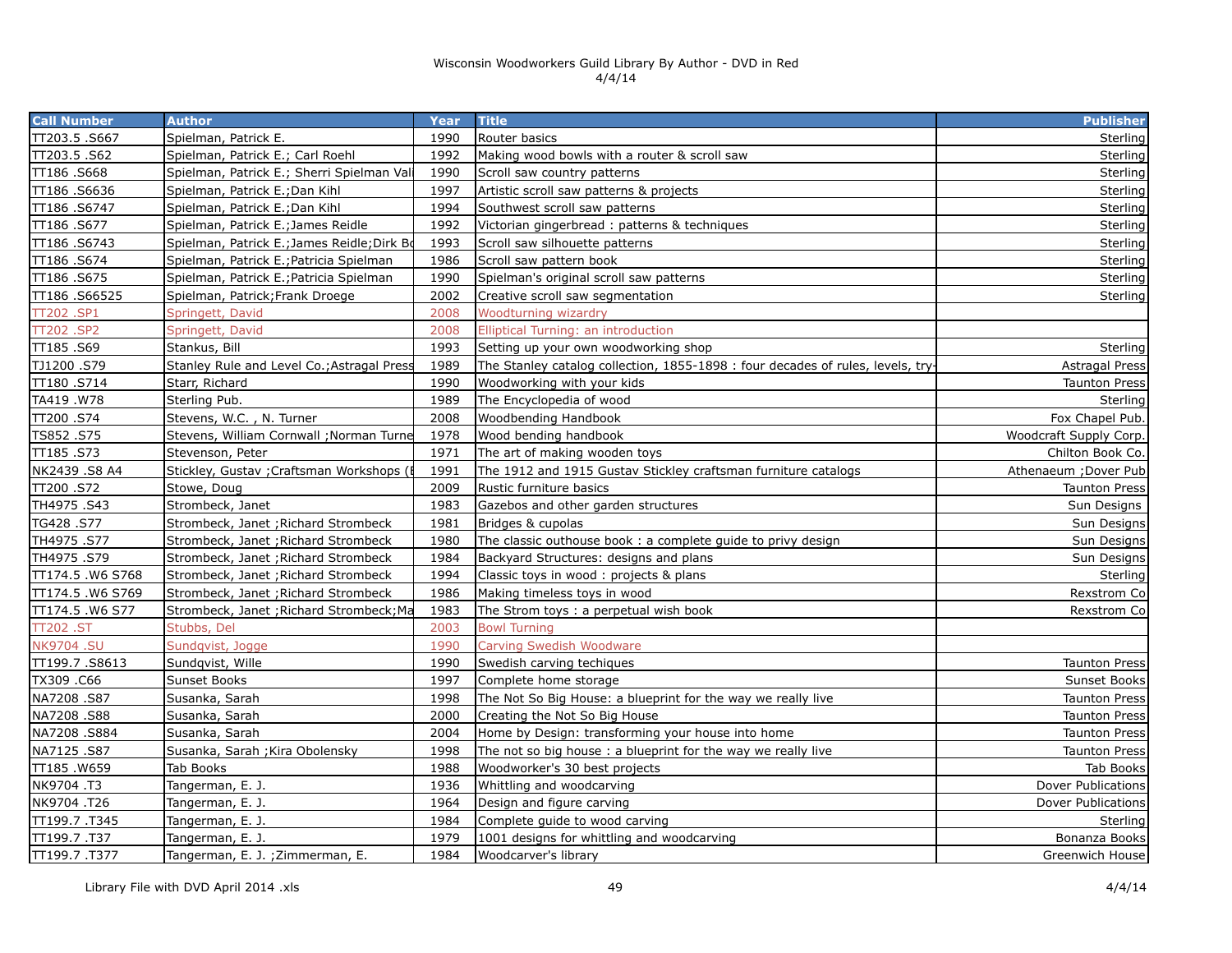| <b>Call Number</b> | <b>Author</b>                            | Year     | <b>Title</b>                                                                     | <b>Publisher</b>                    |
|--------------------|------------------------------------------|----------|----------------------------------------------------------------------------------|-------------------------------------|
| NA7208.C68         | Taunton Press                            | 1995     | Craftsman-style houses                                                           | <b>Taunton Press</b>                |
| TT185.S587         | Taunton Press                            | 1993     | The Small wood shop                                                              | <b>Taunton Press</b>                |
| TT186.S56          | Taunton Press                            | 1996     | Shop accessories you can build                                                   | <b>Taunton Press</b>                |
| TT194.B46          | Taunton Press                            | 1991     | Traditional furniture projects                                                   | <b>Taunton Press</b>                |
| TT196.P74          | Taunton Press                            | 2000     | Practical design solutions and strategies : key advice for sound construction t  | <b>Taunton Press</b>                |
| NK2435 .N6 T38     | Taylor, Lonn ; Dessa Bokides             | 1987     | New Mexican furniture, 1600-1940 : the origins, survival, and revival of furni   | <b>Museum New Mexico Press</b>      |
| TT195.T38          | Taylor, V. J.                            | 1981     | How to build period country furniture                                            | Bonanza Books                       |
| TT195.T393         | Taylor, V. J.                            | 1994     | Period furniture projects: plans and full instructions for 20 distinctive pieces | David & Charles                     |
| TT199.T38          | Taylor, V. J.                            | 1994     | The manual of furniture restoration                                              | David & Charles                     |
| TS547.T35          | Taylor, V. J.; H. A. Babb                | 1986     | Making and repairing wooden clock cases                                          | David & Charles                     |
| <b>TT202.TH</b>    | Theobald, Curt                           | 03 & 200 | Segmented Turning (Double DVD set)                                               |                                     |
| TT203. T53         | Tibbetts, Malcolm                        | 2004     | The Art of Segmented Wood Turning: a step-by-step guide                          | Linden Publishing                   |
| TT180 .A2          | Time-Life Books.                         | 1997     | Advanced woodworking                                                             | Time-Life Books                     |
| TT203.5 .R69       | Time-Life Books.                         | 1993     | Routing and shaping                                                              | Time-Life Books                     |
| NA7551 .T65        | Tolpin, Jim                              | 1998     | The new cottage home                                                             | <b>Taunton Press</b>                |
| TT185.T64          | Tolpin, Jim                              | 1996     | Measure twice, cut once                                                          | <b>Betterway Books</b>              |
| TT197.T63          | Tolpin, Jim                              | 1990     | Working at woodworking: how to organize your shop and your business              | <b>Taunton Press</b>                |
| TT197.5.T65 T65    | Tolpin, Jim                              | 1995     | The tool box book                                                                | <b>Taunton Press</b>                |
| TT200 .T554        | Tolpin, Jim                              | 1995     | Going professional : a woodworker's guide                                        | Linden Pub.                         |
| TT174.5 .W6 T75    | Trill, Joan E. D.                        | 1987     | Terrific toys you can make                                                       | Sterling Pub. Co.                   |
| TT197.U47          | Umstattd, William D.                     | 1996     | Modern cabinetmaking                                                             | Goodheart-Willcox Co.               |
| <b>TJ1200.UN</b>   | Underhill, Roy                           | 1995     | Planes                                                                           |                                     |
| TT197.5 .UN        | Underhill, Roy                           | 1986     | Chairmaking                                                                      |                                     |
| TT180.U47          | Underhill, Roy                           | 1981     | The Woodwright's Shop: a practical guide to traditional woodcraft                | Univ North Carolina Press           |
| TT197.U55          | Underhill, Roy                           | 1996     | The Woodwright's Apprentice: 20 favorite projects from the woodwright's sho      | Univ North Carolina Press           |
| TT199.7.U67        | Upton, John                              | 1985     | A woodcarver's primer                                                            | Sterling Pub. Co.                   |
| S21 .A37 no. 72    | <b>USDA Forest Service</b>               | 1999     | Wood handbook: wood as an engineering material                                   | <b>USDA Forest Service</b>          |
| <b>TT200.VA</b>    | <b>Vacuum Pressing Sytems</b>            |          | Veneering and Laminating with Vacuum                                             |                                     |
| TH2544.V36         | Van Arsdale, Jay ; Jeffrey Westman       | 1988     | Shoji: how to design, build, and install Japanese screens                        | Kodansha International              |
| TT197 .V36         | Vandal, Norman                           | 1990     | Queen Anne furniture: history, design, and construction                          | <b>Taunton Press</b>                |
| TT192.V26          | Vandall Stevens, Craig                   | 1997     | The art of marquetry                                                             | Schiffer Books                      |
| NK9704.V4          | Veasey, William                          | 1982     | Waterfowl carving                                                                | Schiffer Pub.                       |
| TJ1195.V53         | Vila, Bob                                | 1993     | Bob Vila's toolbox: the ultimate illustrated guide to portable hand and power    | W. Morrow                           |
| TH4816.V538        | Vila, Bob ; Anne Henry                   | 1981     | Bob Vila's This old house                                                        | Dutton                              |
| TT200.V65          | Vollmer, Jeff                            | 2009     | Puzzle boxes: fun and intriguing band saw projects with DVD                      | Popular Woodworking                 |
| <b>TT194.VO</b>    | Vondriska, George                        | 2011     | Essentials of woodworking: hand held router                                      | <b>Woodworkers Guild of America</b> |
| TT186 .VO1         | Vondriska, George                        | 2011     | Essentials of woodworking: table saw techniques                                  | <b>Woodworkers Guild of America</b> |
| TT186.VO2          | Vondriska, George                        | 2011     | Essentials of woodworking: band saw techniques                                   | <b>Woodworkers Guild of America</b> |
| TT185.W32          | Wagner, Willis H. ; Clois E. Kicklighter | 1996     | Modern woodworking: tools, materials, and processes                              | Goodheart-Willcox Co.               |
| TT174.5.W6 W35     | Wakefield, David                         | 1997     | How to make animated toys                                                        | Sterling Pub. Co.                   |
| TT174.5 .W6 W37    | Wakefield, David                         | 1993     | Toymaking basics                                                                 | Sterling Pub. Co.                   |
| TT194.W34          | Wales, Rod                               | 1991     | Furniture projects                                                               | Guild Master Craftsman              |